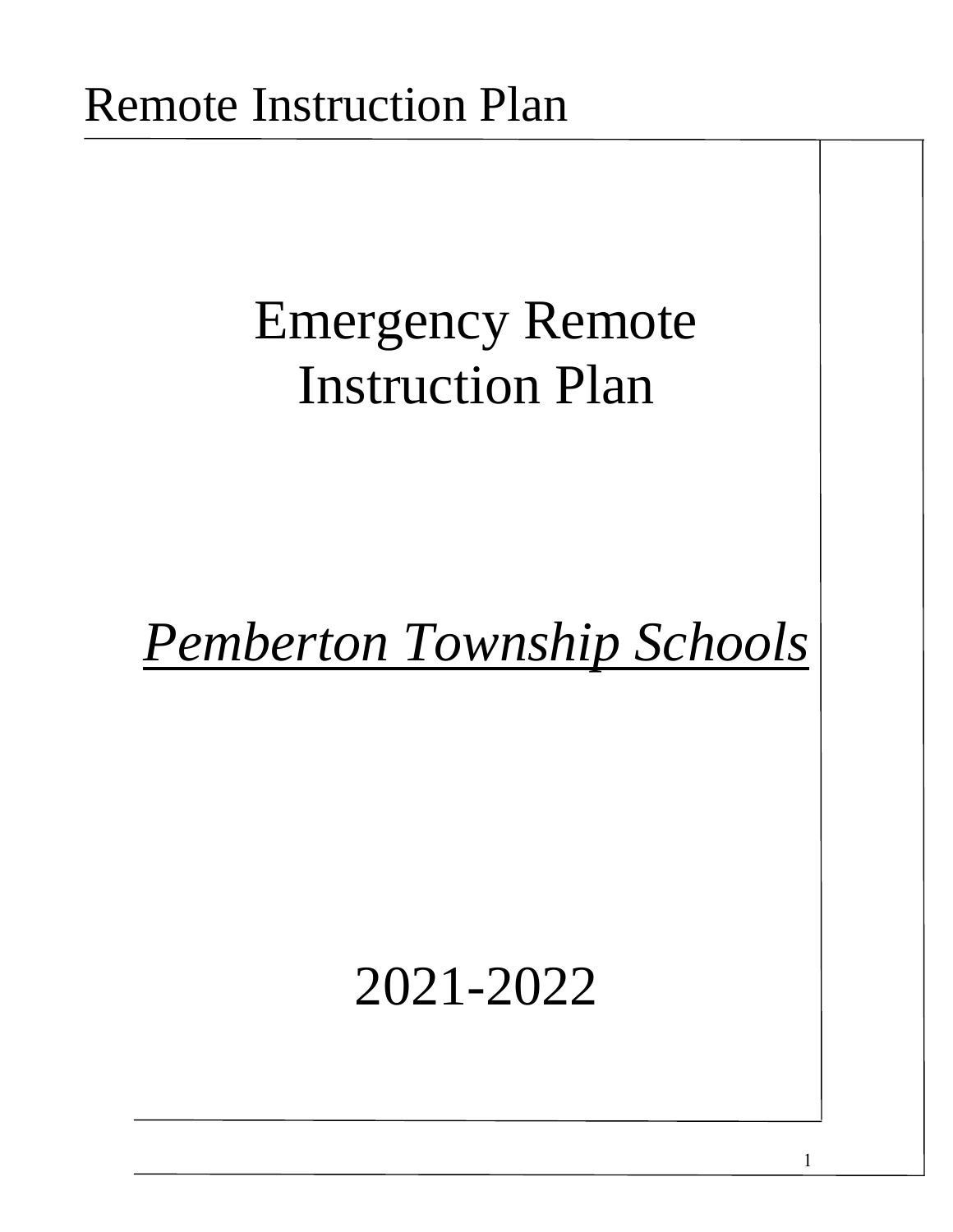### **TABLE OF CONTENTS**

|--|

|    | 3<br>Introduction      |                                                                                              |   |  |  |
|----|------------------------|----------------------------------------------------------------------------------------------|---|--|--|
| А. | Continuity of Learning |                                                                                              |   |  |  |
|    | 1.                     | Ensuring Delivery of Special Education and<br>Related Services to Students with Disabilities | 4 |  |  |
|    | 2.                     | <b>Technology and Connectivity</b>                                                           | 5 |  |  |
|    | 3.                     | Curriculum, Instruction, and Assessments                                                     | 6 |  |  |
|    | 4.                     | Career and Technical Education (CTE)                                                         | 7 |  |  |
|    | 5.                     | Academic, Social, and Behavioral Supports                                                    | 8 |  |  |
|    |                        |                                                                                              |   |  |  |

B. Meal Distribution 9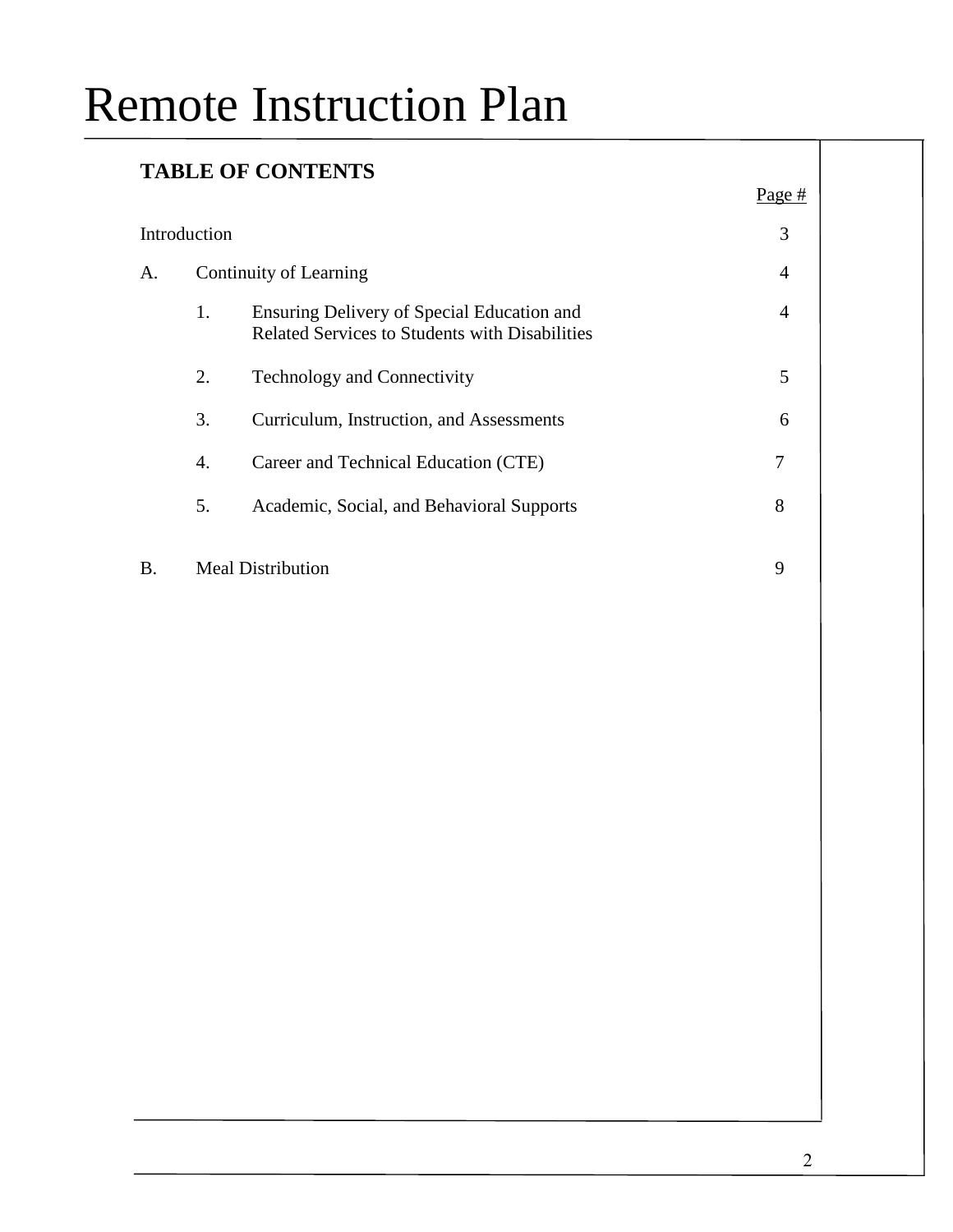### **Introduction**

In April 2020, Governor Murphy issued an executive order that became P.L.2020, c.27. This law provides for the continuity of instruction in the event of a public-health related district closure so that LEAs can utilize virtual or remote instruction to satisfy the 180-day requirement pursuant to N.J.S.A. 18A:7F-9.

In order to provide transparency and ensure that New Jersey students continue to receive high quality, standards-based instruction, each school district, charter school, renaissance school project and Approved Private School for Students with Disabilities (APSSDs) must annually submit its proposed program for virtual or remote instruction (plan) to the Commissioner of Education. This plan would be implemented during a district closure lasting more than three consecutive school days due to a declared state of emergency, declared public health emergency, or a directive by the appropriate health agency or officer to institute a public health-related closure. A superintendent must consult with the board of education, if practicable, prior to implementing the school district's plan of virtual or remote instruction. A day of virtual or remote instruction, if instituted under a plan approved by the Commissioner of Education, is considered the equivalent of a full day of school attendance for the purposes of meeting State and local graduation requirements, awarding of course credit, and such other matters as determined by the Commissioner of Education.

LEAs must include the statutory requirements listed in the "LEA Guidance for Chapter 27 Emergency Virtual or Remote Instruction Programs for the 2021-2022 SY," in their plans for virtual or remote instruction for the 2021- 2022 school year. The 2021-2022 plans must be approved by the LEA's board of education or board of trustees (board), submitted to the county office of education for review and approval, and posted on the LEA's website.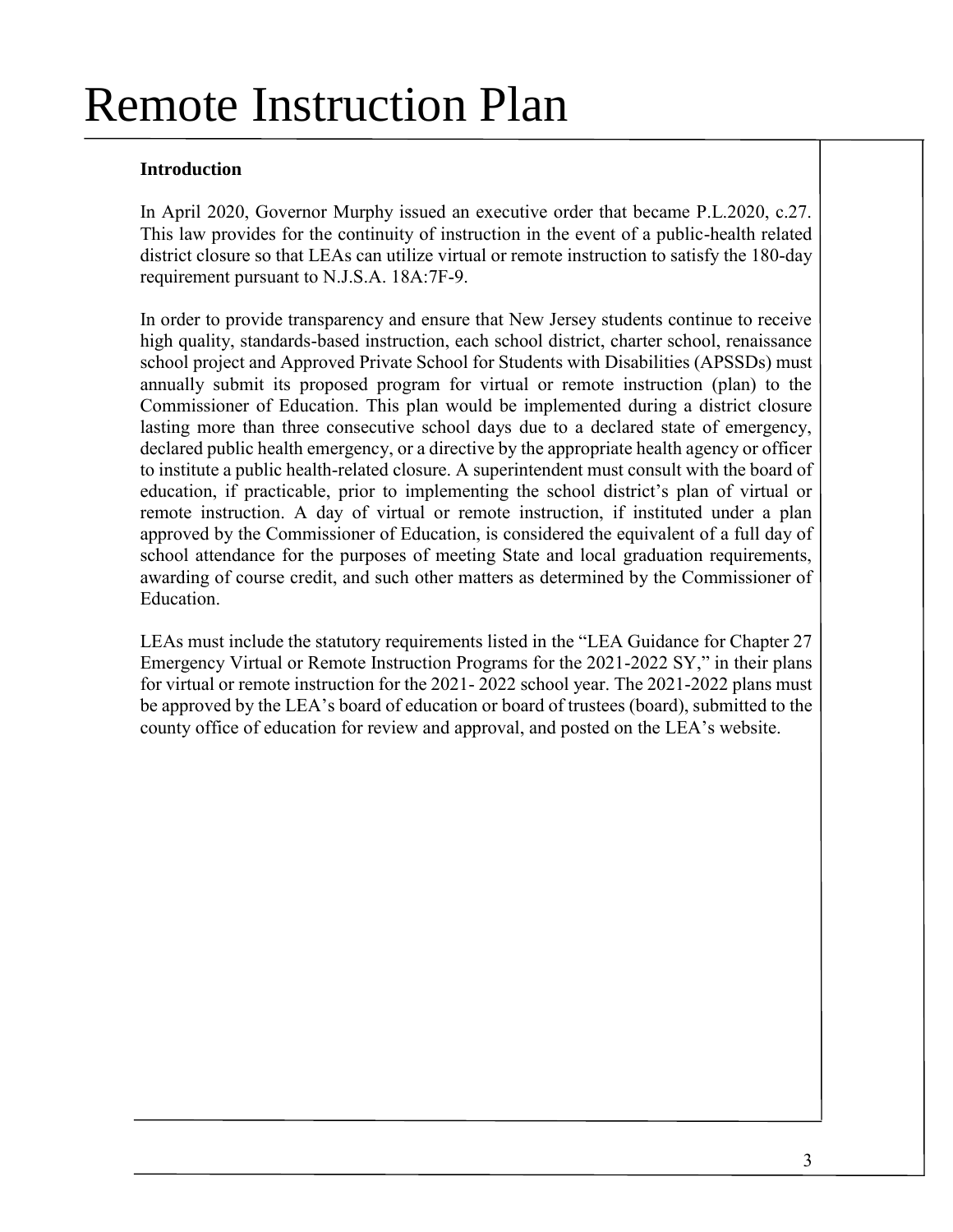### **THE BOARD OF EDUCATION'S EMERGENCY REMOTE INSTRUCTION PLAN**

The Board of Education's Emergency Remote Instruction Plan addresses two key subject areas:

- A. Continuity of Learning; and
- B. Meal distribution;

#### A. Continuity of Learning

Ensuring the continuity of learning is critically important during this time of great stress for families, educators, and students. The move to a fully virtual learning environment happened quickly and created significant challenges for staff and students, particularly students already considered at-risk prior to the pandemic. School officials should work closely with their stakeholders to ensure decisions are made collaboratively and transparently and prioritize safely returning students who are in need of in-person instruction. This may include, but is not limited to, students with disabilities, English language learners (ELL), homeless youth, and lowincome students.

Curriculum, instruction, assessment, professional learning, and career and technical education (CTE) are all constructs that can be adjusted to serve as levers for equity.

- 1. Ensuring the Delivery of Special Education and Related Services to Students with Disabilities
	- a. Consistent with guidance from the United States Department of Education, school districts must continue to meet their obligations under the Federal Individuals with Disabilities Education Act (IDEA) and the New Jersey State special education regulations for students with disabilities to the greatest extent possible.
	- b. In accordance with the Extended School Year (ESY) Guidance issued by the NJDOE, student IEPs that currently included ESY services should be implemented to the greatest extent possible during the COVID-19 pandemic.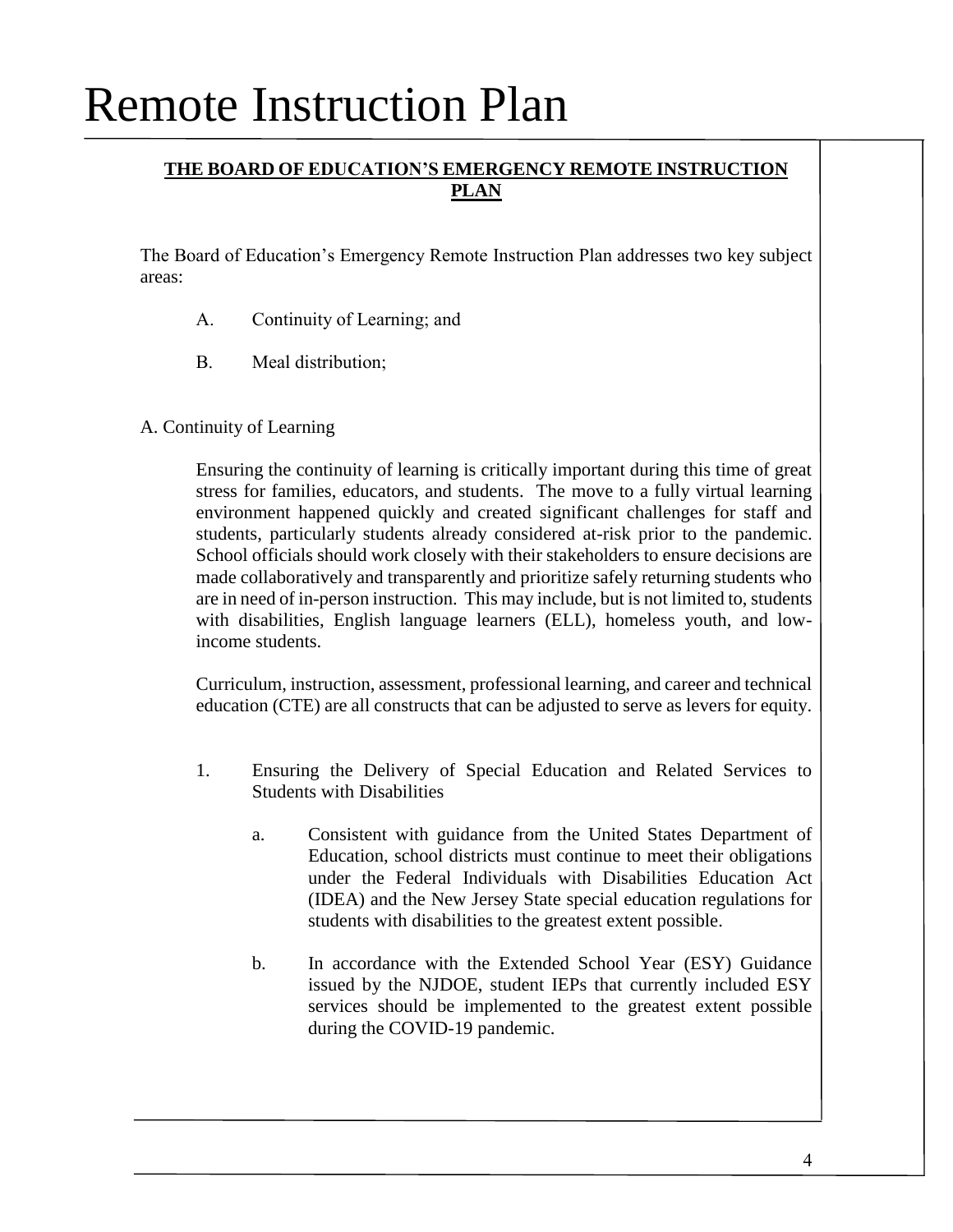- c. The NJDOE recommends that schools districts consider the following when addressing the education of students with disabilities for the 2021-2022 school year:
	- (1) Procedures to address the return to school of medically fragile students and students with physical or health impairments who may require accommodations and modifications as part of a 504 Plan.
	- (2) IEP teams should review student data/student progress to determine whether critical skills were lost during the period in which remote instruction was being provided to students and determine the need for additional services to address learning loss.
	- (3) IEP teams should consider the impact of missed services on student progress towards meeting IEP goals and objectives, and determine if additional or compensatory services are needed to address regression and recoupment of skills within a reasonable length of time.
	- (4) IEP teams should develop procedures to complete overdue and/or incomplete evaluations to determine eligibility for special education services.
	- (5) The use of school guidance department staff and Child Study Team personnel to identify students whose postsecondary plans may have been adversely affected by the COVID-19 pandemic and provide support, resources, and assistance, which may include facilitating connection to community organizations, scholarship programs, county, State, and Federal opportunities to access support.
	- (6) Clear communication to the parents of the procedures for student referrals and evaluations to determine the eligibility for special education and related services or a 504 Plan as required by Federal and State law.
- 2. Technology and Connectivity
	- a. The district will strive to ensure that every student has access to a device and internet connectivity.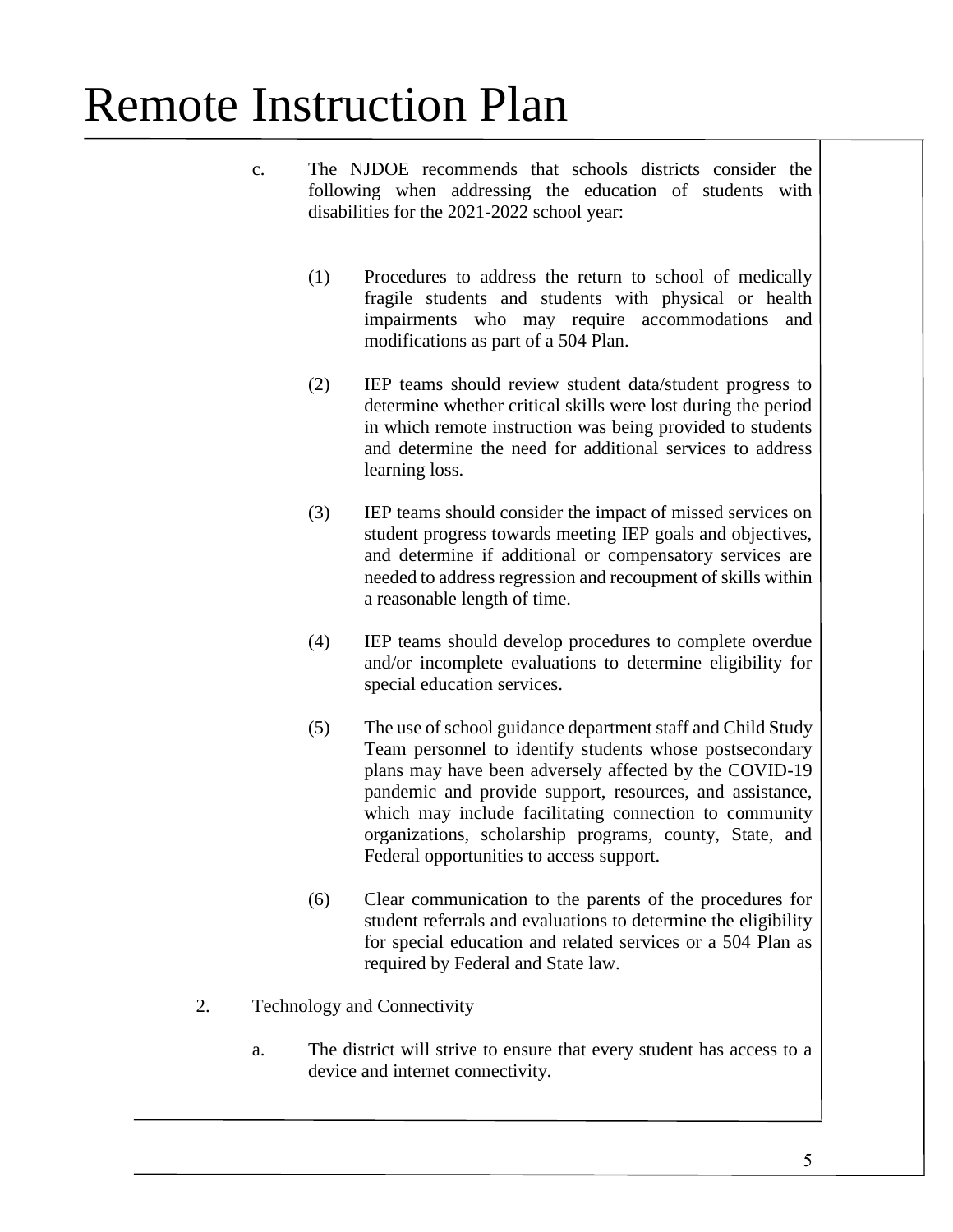- 3. Curriculum, Instruction, and Assessment
	- a. In planning curriculum, instruction, and assessment for reopening, school officials must focus on building staff capacity to deliver highly effective instruction in hybrid environments as well as preparing them to address any learning gaps that might prevent students from meeting grade-level New Jersey Student Learning Standards (NJSLS).
	- b. School officials should develop a Plan that is innovative, cultivates a clear sense of shared purpose and goals, encourages collaboration among educators, and fosters an effective partnership approach with students' family members and caregivers.
	- c. Virtual Learning Environment
	- (1) Curriculum
		- (a) Educators will be tasked not only with delivering curriculum, but also structuring the curriculum to account for the loss of learning that may have resulted from the extended school building closures during the 20-21 school year.
	- (2) Instruction
		- (a) Develop a shared understanding among staff, students, and families across grade-levels and schools regarding learning expectations, and anticipated environments (virtual platforms, learning management systems, etc.) and expectations for interactions to ensure all students have access to high-quality instruction.
			- (ii) Design for student engagement and foster student ownership of learning.
			- (iii) Develop students' meta-cognition.
			- (vi) Assess ELLs' levels of engagement and access in a virtual learning environment.
	- (3) Assessment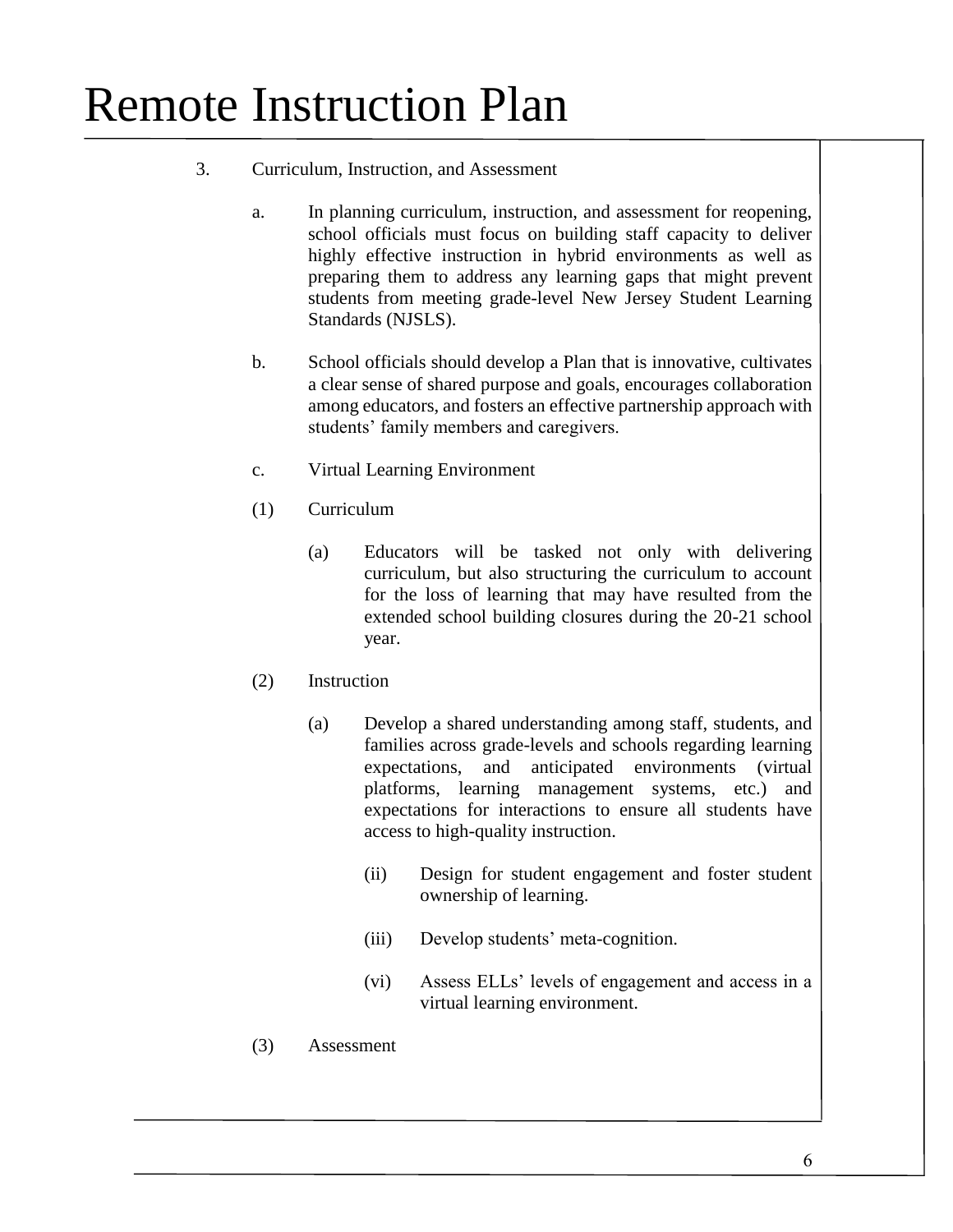- (a) For the purposes of this Plan, the different assessment types are as follows: pre-assessment; formative; interim; and summative.
- (b) Educators should focus on locally developed preassessments and formative assessments upon returning to school.
- (c) In the absence of Spring 2021 summative assessment data, the school district should identify alternate sources of prior assessment data which may complement data driven decision-making regarding remediation efforts.
- (d) Online pre-assessments and formative assessments should be leveraged in either a virtual learning environment to support the evaluation of student strengths and the areas for improvement, and to inform next steps, including determining whether remediation is required for an entire group of students or on an individual student basis.
- (e) Pre-assessments administered at the start of instructional units should be limited to informing instruction plans with respect to gaps in the mastery of standards while continuing to move students forward at current grade-level.
- 4. Career and Technical Education (CTE)
	- a. It is critical to maintain the integrity and safety of approved CTE programs and ensure that all CTE students are reached Statewide.
	- b. The Office of Career Readiness has established guiding principles to help administrators and educators make informed decisions about how, when, and to what extent career and technical education can be safely offered.
	- c. Guiding Principles
		- (1) It is essential that when the school district is considering innovative learning models for CTE during a time of social distancing, the State Plan Foundational Elements of Equity of Opportunity and Access as well as Partnerships must be considered.
		- (2) The State Plan Goals of Quality Programs, Work-Based Learning (WBL), Career Advisement and Development, and CTE Teacher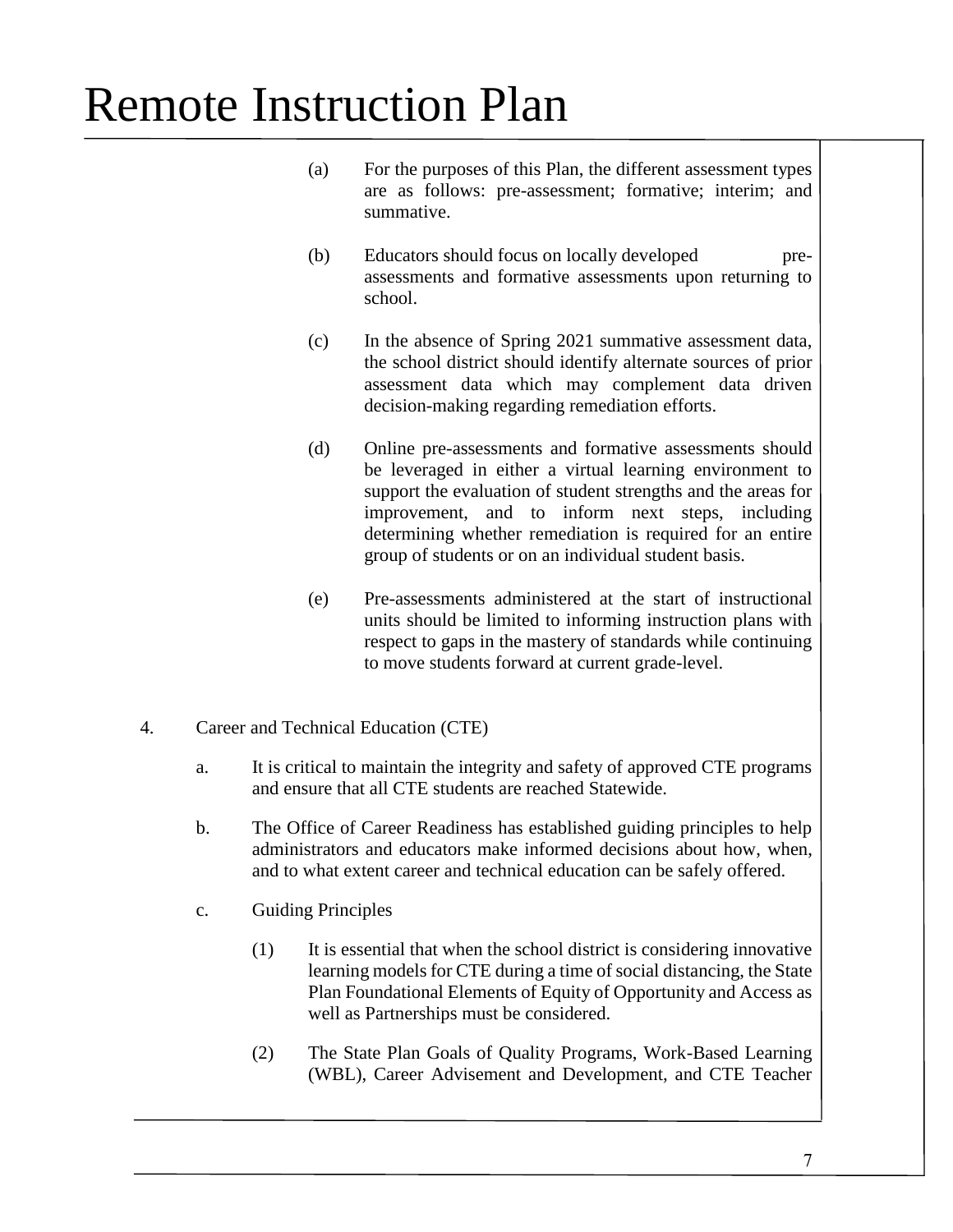Recruitment and Retention must also be considered as CTE programs are adapting to new learning environments.

- d. Quality CTE Programs
	- (1) When planning for instruction, examine current curriculum content and evaluate which content is most critical in meeting the requirements of NJSLS, CTE Core Content Standards, industry certifications, college credit agreements, etc.
	- (2) During a time when some credentials may not be accessible online or through other virtual means, it is necessary to ensure students have access to appropriate industry-recognized, high-value credentials.
- e. Work-Based Learning

Students must be provided the opportunity to participate in safe work-based learning, either remotely (simulations, virtual tours, etc.) or in-person. The school district should consider work-based learning opportunities addressed in the administrative code.

f. Career Advisement and Development

Strong career advisement in conjunction with business and community partnerships are essential components of CTE programs and cannot be compromised in a time of increased social distancing; therefore, modifications must be developed to maintain program quality.

5. Academic, Social, and Behavioral Supports

In addition to taking the steps listed in the Health and Safety Guidelines section to protect students' and educators' physical health, leaders must also consider the impact of social isolation on both educators and students.

a. Social Emotional Learning (SEL) and School Culture and Climate

Each of Pemberton Township Schools is a National School of Character. Each school has committees that focus on social emotional learning and the school climate and culture. School climate and culture is always addressed as our schools function as a PLC with well established norms.

b. Multi-Tiered Systems of Support (MTSS)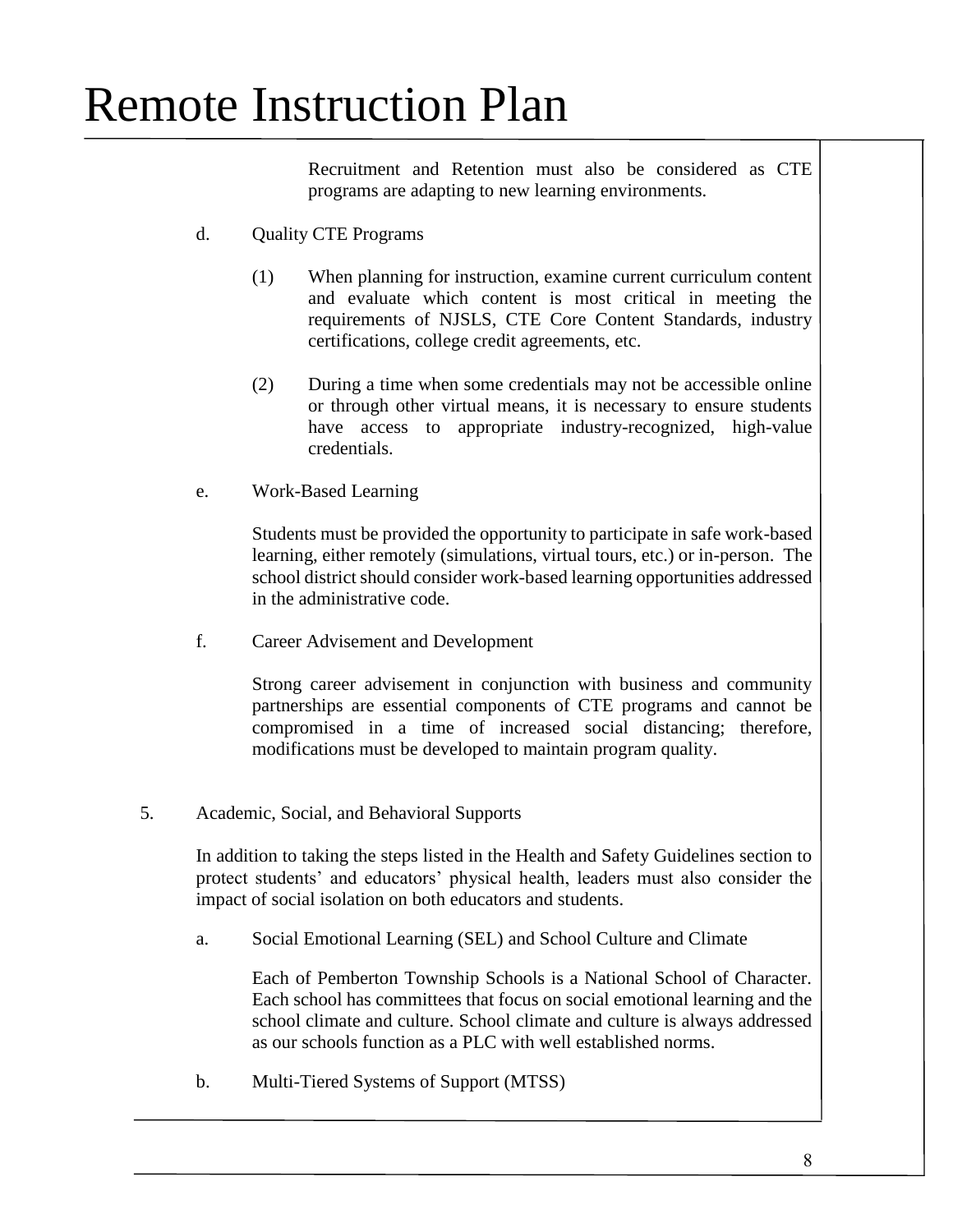Pemberton Township Schools has a robust I&RST process that includes the utilization of the Masonic Model in a team (PLC) approach to assisting students and families.

c. Wraparound Supports

Pemberton Township Schools offers the Hive from grades 6-12 as a support for students who are struggling with social-emotional and possible behavioral needs. In addition, the  $21<sup>st</sup>$  Century program assists students in grades 3-5 with academic and social-emotional support.

#### 6. Meal Distribution

- 1. If multiple schools in the district are closed, remote only students will have the ability to pick up meals at one of three distribution locations.
	- (a) The distribution locations will provide the same meals being offered in the school cafeterias for that day to the greatest extent possible.
	- (b) Two distribution locations will serve students and families 9:00 am 1:00 pm and the other location will offer early evening hours to accommodate families that cannot pick up meals during the day.
	- (c) All meals served through the distribution locations will be tracked and claimed.
- 2. If only one school in the district is closed, remote only students will have the ability to pick up meals at their regularly assigned school.
	- (a) The school will provide the same meals being offered in the school cafeterias for that day to the greatest extent possible.
	- (d) The school will serve students and families 9:00 am 1:00 pm and one district location will offer early evening hours to accommodate families that cannot pick up meals during the day.
	- (e) All meals served through the distribution school will be tracked and claimed.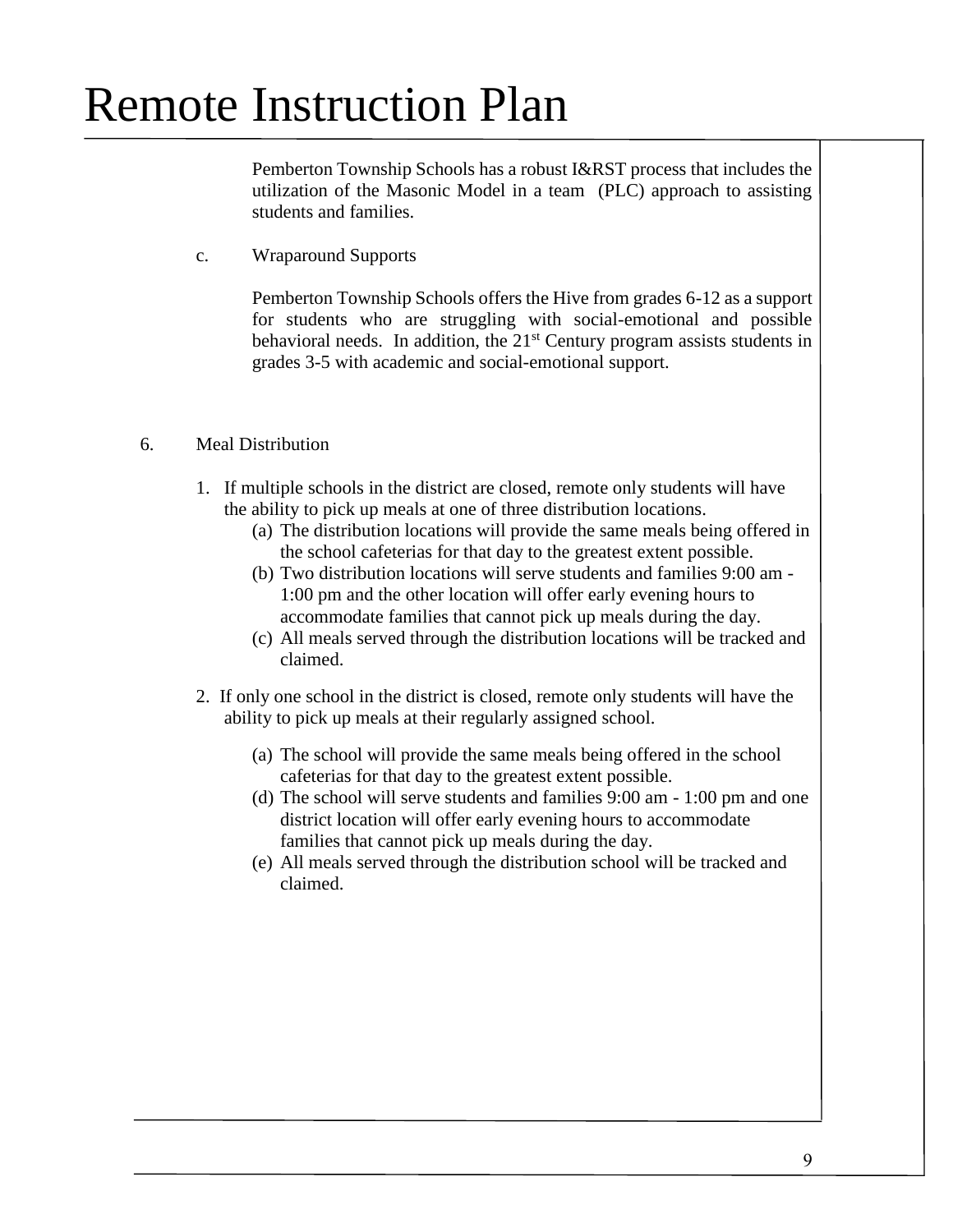# **Appendices**

### **Emergency Remote Plan**

*Pemberton Township Schools*

### **Fall 2021**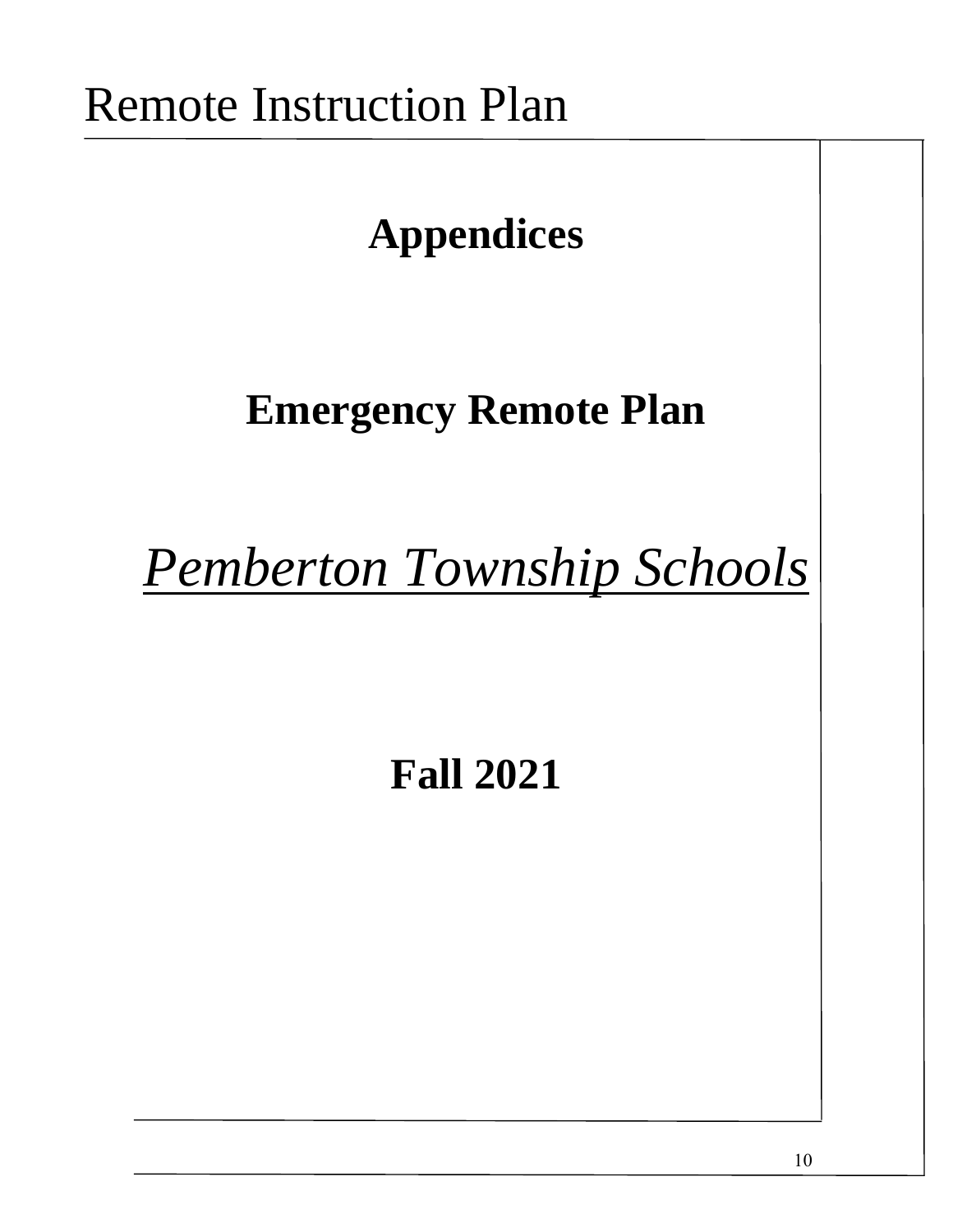### **Appendix A**

### **Academic, Social, and Behavioral Supports**

- 1) Social, Emotional and Behavioral Supports
	- a) Social Emotional Learning Each school has a character education committee that is working on a Blueprint for the year that will address supporting our students with SEL supports such as morning meetings, monthly lesson, talking circles, safe places, and positive behavioral supports.
	- b) Trauma Sensitive Practices
		- i) A district committee has established a year long professional development plan for Trauma Sensitive Practices that includes self care and targeted approaches for students in various learning environments. Each school has created a subcommittee to provide the PD. Key strategy utilized for the school year is talking circle. Scripts that are age specific and developmental appropriate have been created.
			- (1) Daily Check in (products or examples to be used for virtual and in person) Elementary/ Secondary
			- (2) Provide statements that staff can say i.e. bank of conversations for first month of school
			- (3) Talking Topics for circles
	- c) A district committee focused on Mental Health and created a Mental Health Checklist that identifies observable "look fors" related to a change in student actions, behavior or performance. Once identified, the teacher electronically sends the information to the Counselor.
		- i) Counselors will use the PASS survey tool to proactively address and prevent social emotional barriers to learning at an individual level. Survey provides immediate interventions for staff. The PASS Online Intervention Guide offers over 130 unique interventions directly linked to the nine PASS factors. The research-backed strategies empower administrators and teachers to help students develop the non-academic skills they need to succeed in school, work, and life.
		- ii) Students/families with mental health and substance abuse challenges are provided with targeted resources through CARE SOLACE. Care Solace matches students, staff, and families in need to verified, local service providers. Documented followup and support for each referral is reviewed routinely.
	- d) Substantial resources have been created and shared with all staff regarding "After the disruption" whereby transitioning activities have been identified and created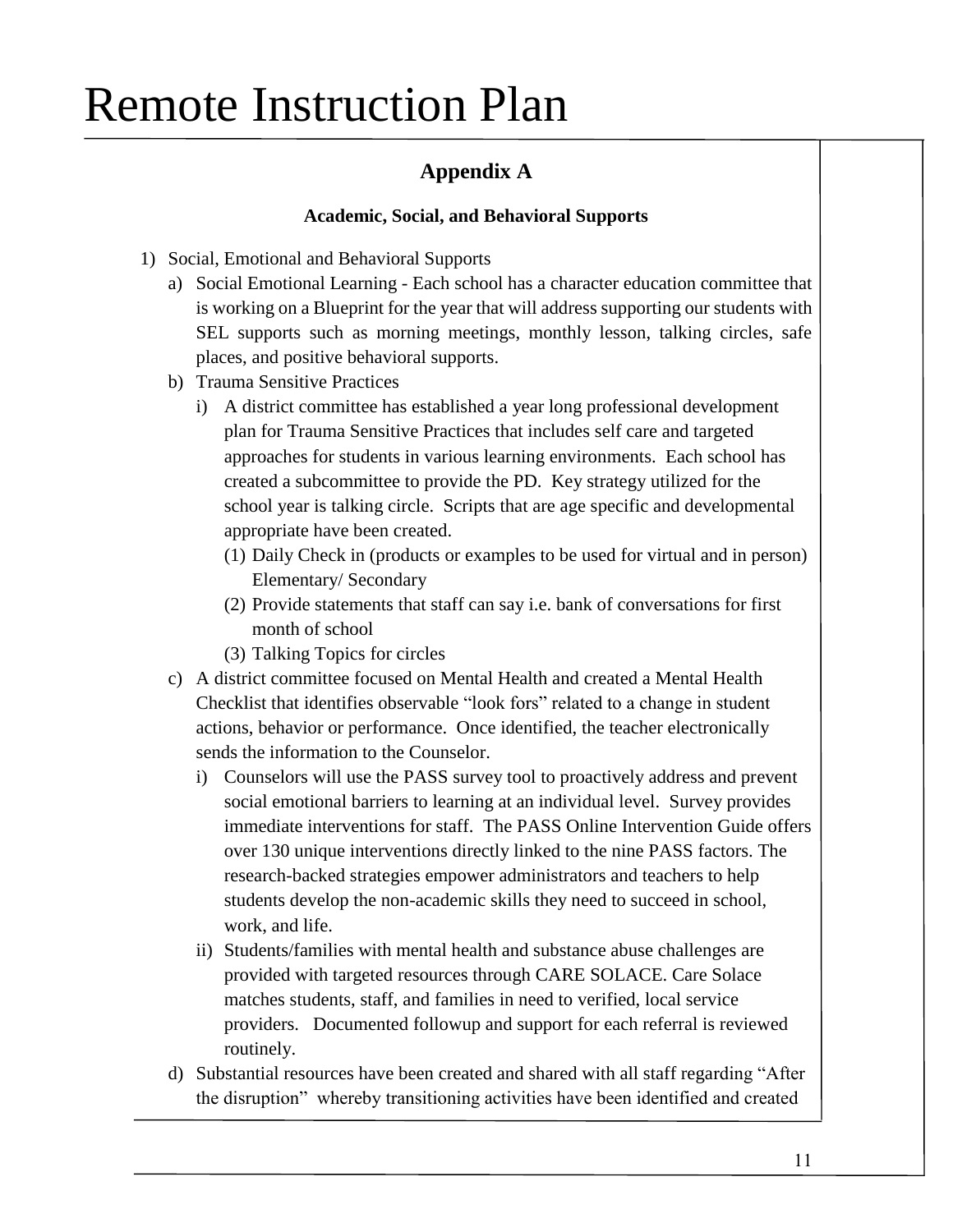for students whether in person or remote focusing on meeting kids where they are regardless of learning environment. This includes classroom management, building stamina, routines and procedures, setting boundaries and expectations, etc.

- e) Restorative Practices have been identified and shared with staff that includes remote strategies.
- 2) Academic
	- a) Tiered System of Supports The Masonic Model is an early intervention team (PLC) process that focuses on a strengths based approach. We also offer intervention and enrichment periods in grades K-8. The I&RS team is available to provide additional support for staff and students.
		- i) A resource digital library has been created to provide staff with a quick reference on how to conduct a 8 minute plan for a student. In addition, this library provides electronic data collection tools for strategy implementation and a host of differentiation based on identified needs.
	- b) Wrap Around supports are offered by the HIVE in grades 6-12 for students who are struggling. In addition, the  $21<sup>st</sup>$  Century program assists students in grades 3-5 with academic and social-emotional support.
	- c) 504's and IEP's will be closely monitored and adjusted, as necessary.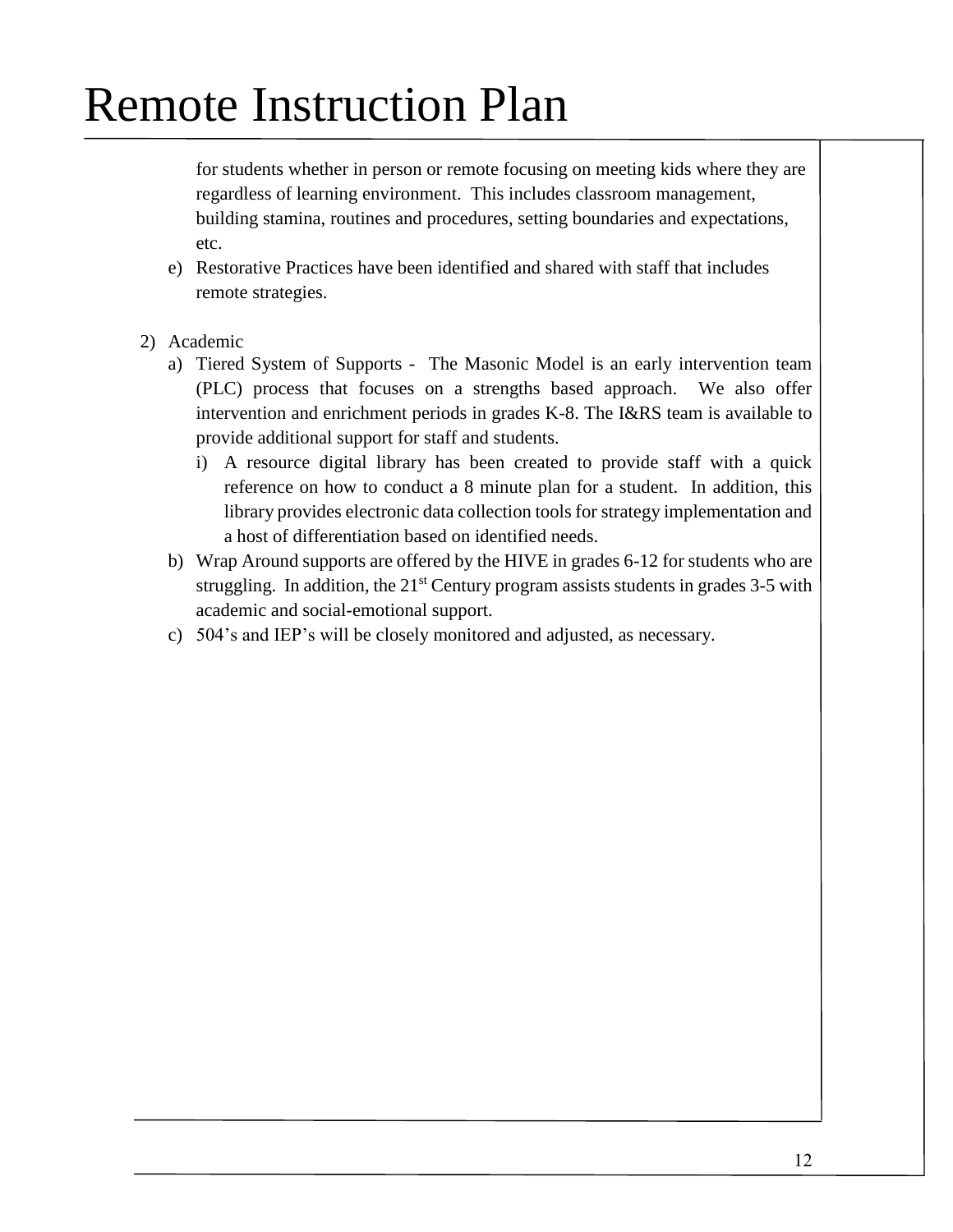### **Appendix B**

### **Scheduling of Students**

Pemberton Township Schools Remote Only Instruction Schedule **Pre-school Full Remote Schedule**

| <b>Full Remote Schedule</b>                                                    | <b>Virtual Instruction- Recorded Lesson &amp; Live</b><br><b>Availability</b> |
|--------------------------------------------------------------------------------|-------------------------------------------------------------------------------|
| <b>Greeting Time -Morning</b><br><b>SEL</b> Activity                           | 5-10 minutes                                                                  |
|                                                                                |                                                                               |
| <b>Read Aloud</b> – English<br>Language Arts                                   | 60 minutes with recorded lesson and live teacher<br>availability for support  |
|                                                                                |                                                                               |
| <b>Small Group Activity</b><br>NJDOE Teaching and<br><b>Learning Standards</b> | 60 minutes with recorded lesson and live teacher<br>availability for support  |
|                                                                                |                                                                               |
| <b>Large Group</b><br>NJDOE Teaching and<br><b>Learning Standards</b>          | 60 minutes with recorded lesson and live teacher<br>availability for support  |
|                                                                                |                                                                               |

| <b>Grades K - 5 Full Remote Student Schedule</b> |                                      |  |  |  |  |
|--------------------------------------------------|--------------------------------------|--|--|--|--|
| <b>Subject Area</b>                              | <b>Follow Regular Daily Schedule</b> |  |  |  |  |
| Morning SEL Activity                             | 10-15 minutes Morning Meeting        |  |  |  |  |
|                                                  |                                      |  |  |  |  |
| Reading                                          | 82 minutes                           |  |  |  |  |
|                                                  |                                      |  |  |  |  |
| Mathematics                                      | 82 minutes                           |  |  |  |  |
|                                                  |                                      |  |  |  |  |
| Writing                                          | 40 minutes                           |  |  |  |  |
|                                                  |                                      |  |  |  |  |
| <b>Science or Social Studies</b>                 | 30 minutes                           |  |  |  |  |
|                                                  |                                      |  |  |  |  |
| Special Area Elective                            | 40 minutes                           |  |  |  |  |
|                                                  |                                      |  |  |  |  |
| <b>WIN</b>                                       | 40 minutes                           |  |  |  |  |
|                                                  |                                      |  |  |  |  |
| Lunch/Recess                                     | 40 minutes                           |  |  |  |  |
|                                                  |                                      |  |  |  |  |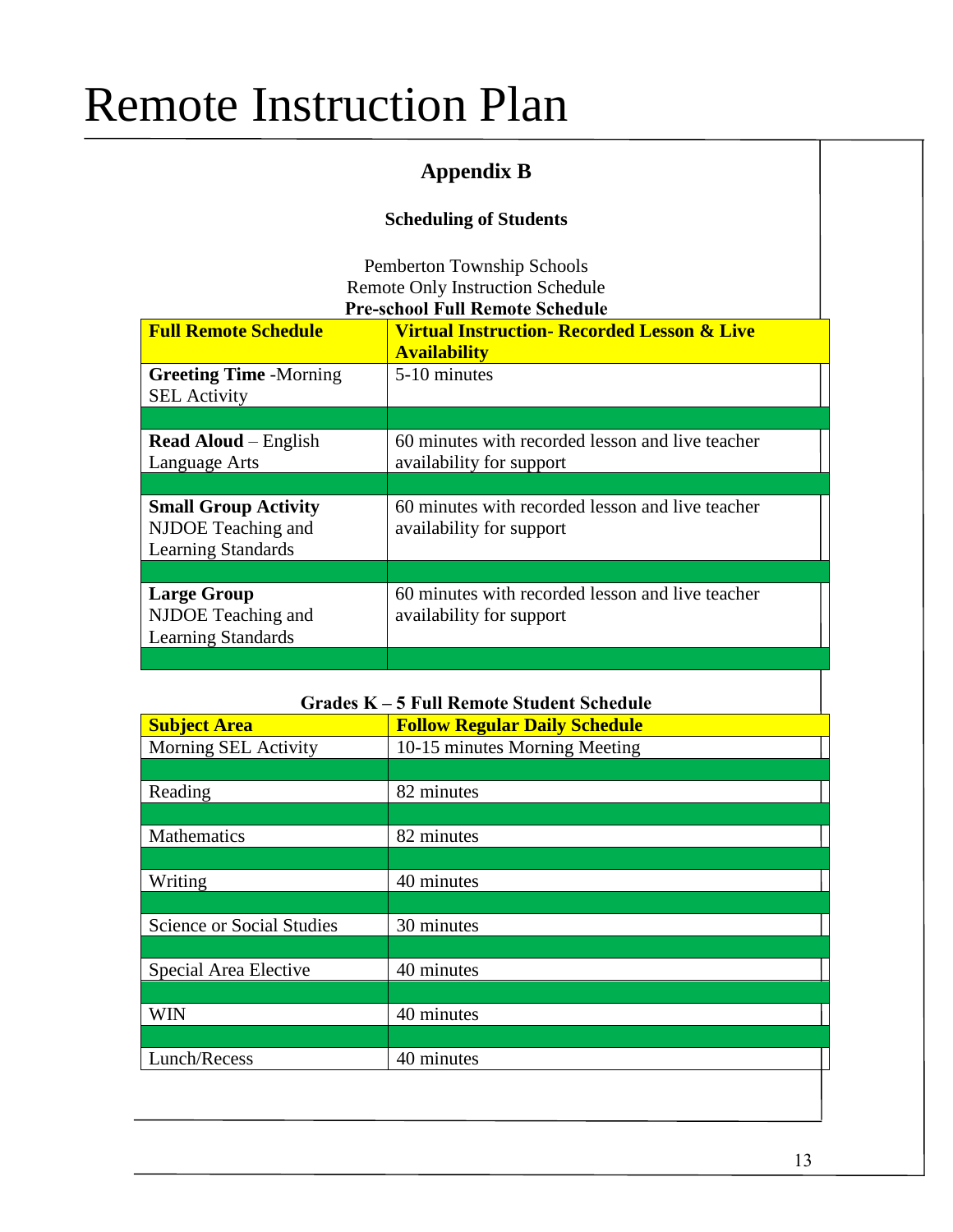### **Grades 6 – 8 Full Remote Schedule**



### **Grades 9 – 12 Full Remote Schedule**

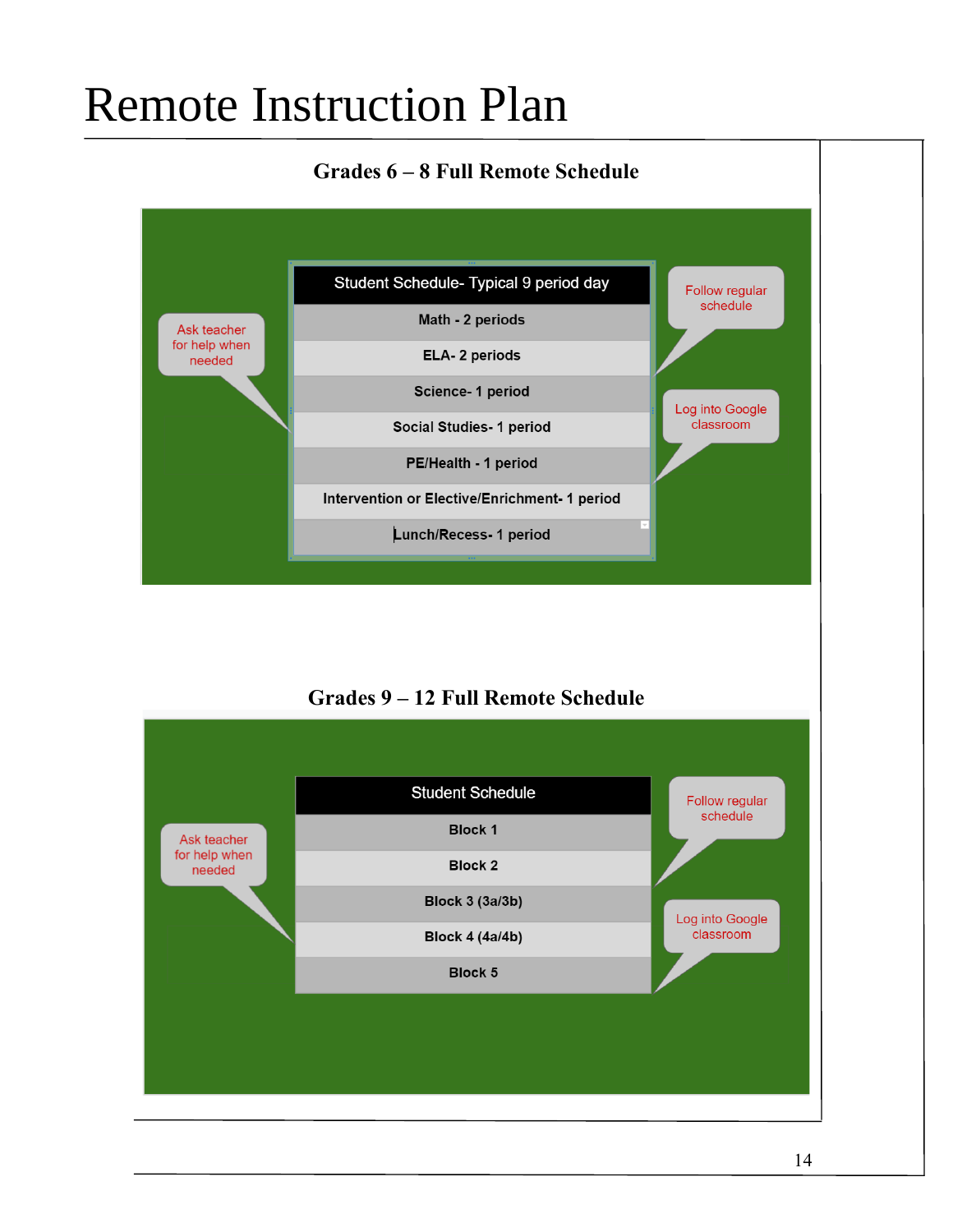### **Appendix C Instructional Programs for All Students**

### **Preschool Remote Learning Framework for Teachers**

#### **Example lesson structure**

- o Instruction Teacher posts recorded videos to COR Advantage
- o Guided Practice Teacher holds a live video session to work and/or meet with families
- o Students have an opportunity to work with family.
- o Families can send in pictures via email and/or COR. Feedback is provided.

#### ● **Start and End Times for Students**

- o PECEC: 9:00am-12:00pm and 1:20pm-3:45pm
- o Fort Dix: 8:00am-11:00am and 12:20pm-2:45pm
- **Attendance**
	- o Students will be marked present as per the Division of Early Childhood, NJ Department of Education.

#### ● **Classroom Teachers**

- o COR Advantage is utilized as the foundation for the classroom
- o COR Advantage is utilized as the primary communication tool. Teachers should not communicate one on one with a student unless a parent/guardian is present. If accidental one on one contact occurs, the parent/guardian should be contacted right away and each communication should be entered in the log.
- o HD Meeting will be utilized as a primary resource for video conferencing (Google Meet as a backup)
- o A communication log will be required to be completed and submitted for review on a daily basis.
- o Lessons should follow the normal classroom structure, but adapted for remote learning.
- o Daily recorded lessons are posted for Read Aloud and Small Group and Large Group.
	- Teachers will work in cohorts
- o 4hr 15 min live availability and/or scheduled parent meetings (logged into HD Meeting) every school day as follows:
	- 5-10 minutes for Greeting Time
	- $1-2$  hour minimum in the AM
	- 1-2 hour minimum in the PM
- o Families can show work so teacher can provide feedback.
- o In ICR settings, the general education and special education teacher will collaborate remotely to coordinate modifications and supports for the students.

#### o **Students with IEP's**

- o IEP's will continue to be followed to the greatest extent possible, to include specialized instruction of goals and objectives, progress monitoring, and implementation of accommodations and modifications.
- o Related services will be delivered virtually and follow the frequency and duration identified in the IEP.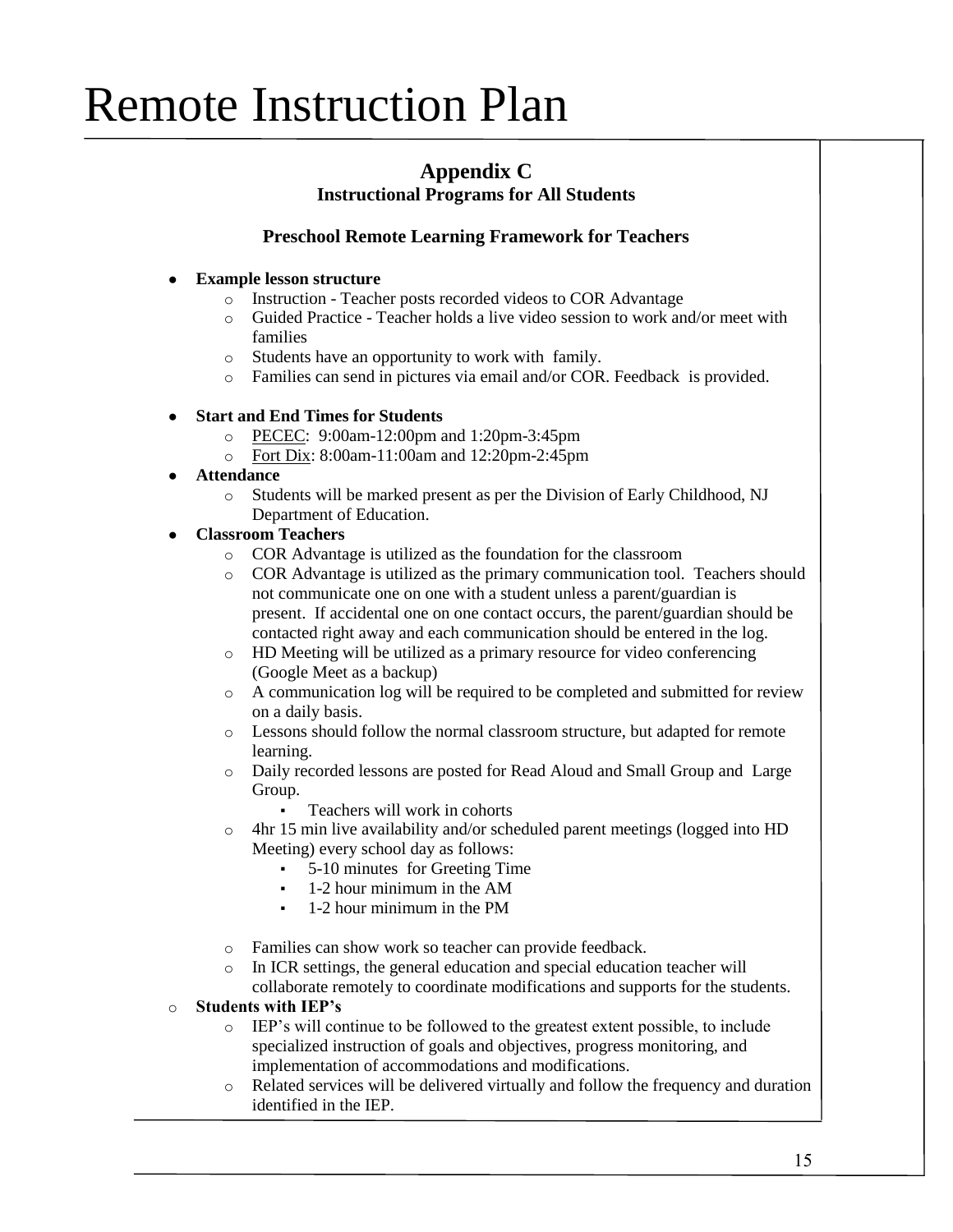### **Preschool Remote Learning Framework - for Families**

- **Defining the remote learning structure**
	- o Students cannot meet in a traditional classroom setting, therefore they will work remotely.
- **Teacher Availability**
	- o PECEC: 9:00am-12:00pm and 1:20pm-3:45pm
	- o Fort Dix: 8:00am-11:00am and 12:20pm-2:45pm
- **Communication and classroom work-flow management**
	- o COR Advantage will be utilized to maintain contact with families. Cor@Home app
	- o COR Advantage will be utilized to provide a foundation for managing the work-flow of the classroom.
	- o HD Meeting will be utilized as a primary resource for video conferencing (Google Meet as a backup)
- **Attendance**
	- o Students will be marked present as per the Division of Early Childhood, NJ Department of Education.

### ● **Materials and Supplies**

o Distribution of any materials and supplies for students will be coordinated at the building level. This may consist of initial materials and supplies, as well as ongoing materials and supplies as the year progresses.

### **Daily structure**

- o Classroom Teachers
	- Classroom teachers will host a daily morning meeting via HD Meeting
	- Classroom teachers will post recorded videos to COR Advantage for Read Aloud and Small Group and Large Group
	- Classroom teachers will hold two live availability sessions and/or scheduled family contact, to provide additional support, as follows: two hours in the AM and two hours in the PM during normal school hours
- o Students and Families
	- Find a quiet location to join meetings
	- Ensure background is appropriate and not distracting
	- Dress in appropriate attire as required by the district dress code
	- Avoid locations where others may unknowingly enter camera view
	- Mute microphones and cameras before entering meetings
	- Wait for a signal from the teacher to unmute microphone
	- Be sure to leave the meeting and close the browser window at the end of each session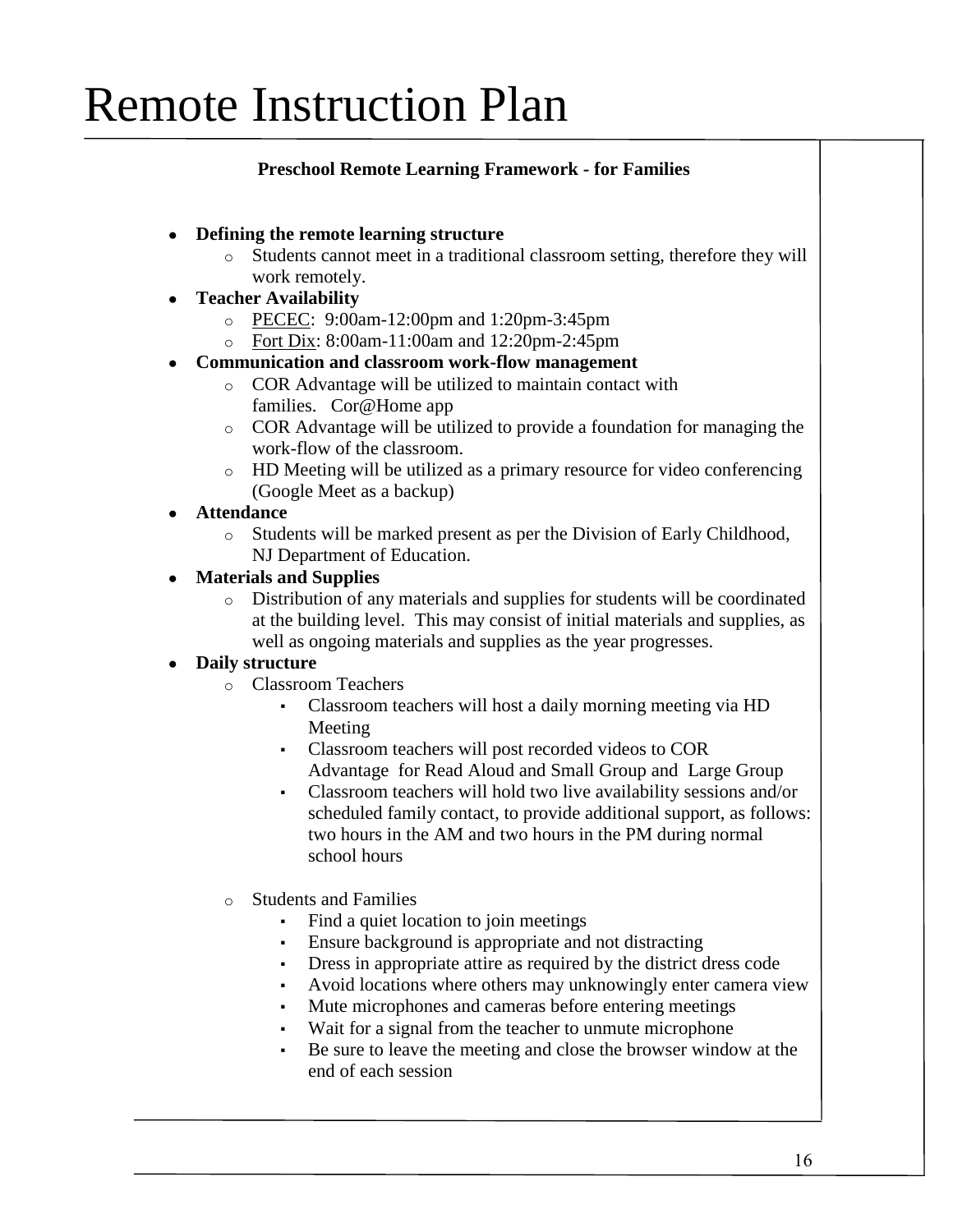### **K – 5 Remote Learning Framework - for Teachers**

### ● **Example lesson structure**

- o Direct Instruction Teacher holds a live lesson for students on Google Meet (I do).
- o Guided Practice Teacher continues with the live lesson by working through examples/problems with student support (We do).
- o Small Group Teacher works with identified students in a small group format.
- o Independent Practice Students practice on their own, as assigned by the teacher (You do).
- o Formative assessment is provided via Forms, exit tickets, take a picture of work and submit, etc.

### ● **Start and End Times for Students**

- o Emmons: 9:00am-3:45pm
- o Busansky: 9:00am-3:45pm
- o Fort Dix: 8:00am-2:45pm
- o Denbo-Crichton: 8:00am-2:45pm
- o Stackhouse: 8:15am-3:00pm
- **WIN**
	- o There is a WIN period each day, as per the normal building schedule.

#### ● **Attendance**

o Teachers will take attendance via a Google Form for at-home students. The student or parent will need to sign-in by 9:30am. If the student or parent does not sign in they will receive an automated call from the school around 10:30am and will be required to contact the school to update the attendance.

### ● **Teaching Staff (Classroom, Related Arts, Academic Mastery)**

- o Notify students what related arts specials they have each day (related arts will follow their normal 6 day schedule)
- o Google Classroom is utilized as the foundation for the classroom
- o Class Dojo is utilized as the primary communication tool in accordance with PTBOE policy 3283 and N.J.S.A. 18A:36-40. Teachers should not communicate one on one with a student unless a parent/guardian is present. If an accidental one on one contact occurs, the parent/guardian should be contacted right away and each communication should be entered in Genesis notes.
- o Google Meet will be utilized as a primary resource for video conferencing
	- Follow and review guidelines for online meetings: [Teachers](https://docs.google.com/document/d/1eG3g3RMX74DWVKDIm19o-mPfrZHVj9yyv-QbHLXLXwc/edit?usp=sharing) / **[Students](https://docs.google.com/document/d/1OYOOA8hWoU7CLxsHsc4_y6hl5EBHoctztmQhHd-QnQM/edit?usp=sharing)**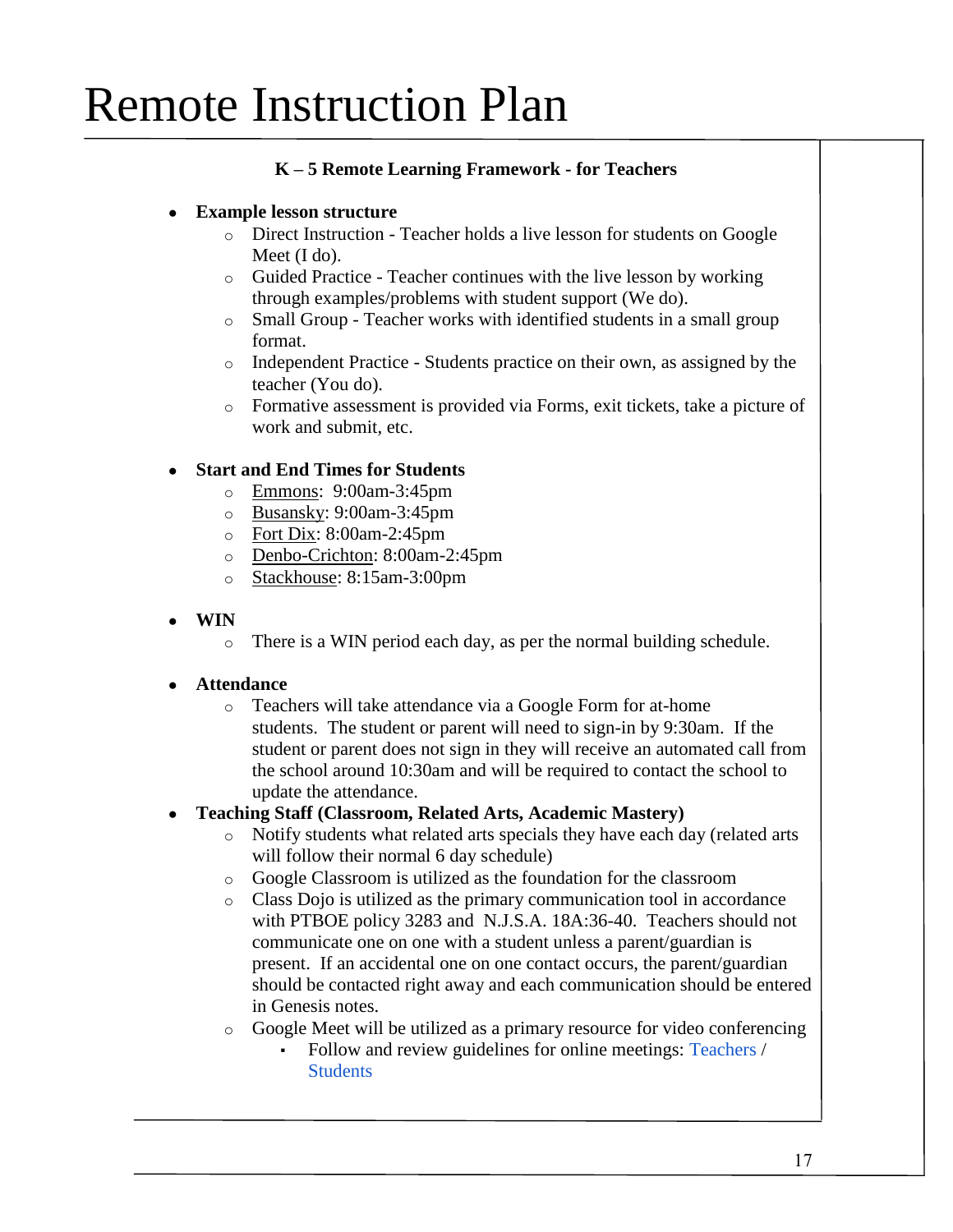- o Distribution of materials and supplies for students will be coordinated at the building level. This may consist of initial materials and supplies, as well as ongoing materials and supplies as the year progresses.
- o [Recorded mini lessons](https://docs.google.com/spreadsheets/d/1cTA5w0wShbiaSg-2LH3iccVt9wkDTE3F0uYPDGKZ0RA/edit?usp=sharing) are available as an additional resource for students and families, and may be posted to Google Classroom.
- o In ICR settings, the general education and special education teacher will collaborate to coordinate modifications and supports for the students.
- o Nightly homework may be assigned
- o Academic Mastery
	- Math
		- Added as a coteacher in the classroom teacher's Google Classroom
		- Support students via a Google Meet breakout room or set up an independent Google Meet link.
		- McGraw-Hill My Math:
			- <https://my.mheducation.com/login>
			- Username: academicmastery1@gmail.com and password: Pemberton#1
	- ELA
		- Create separate Google Classroom (Title One students only--by grade level)
		- Support students via an independent Google Meet link.
		- SAVVAS ReadyGEN:
			- Use [this link](https://sso.rumba.pk12ls.com/sso/login?service=https://cat.easybridge.pk12ls.com/ca/dashboard.htm&EBTenant=PTSD-NJ&profile=eb) to login using the grade level teacher's first initial and last name as the username and Pemberton#1 as the password.
	- o ELL
		- ELL teachers are available as a resource to classroom teachers with ELL students in order to discuss the best way to assist these students.
		- ELL teachers will schedule remote sessions as necessary to support the ELL curriculum in accordance with classroom teachers' schedules.
- o Grading and Assignments
	- Standard grading practices will be utilized.
	- Ideally, assignments would be completed right away so that all students are able to maintain the consistent pace of learning. However, this can be a significant challenge for young learners who need additional support at home. For those students, assignments should be submitted by the following Monday morning after being assigned.
- o **Students with IEP's**
	- IEP's will continue to be followed to the greatest extent possible, to include specialized instruction of goals and objectives, progress monitoring, and implementation of accommodations and modifications.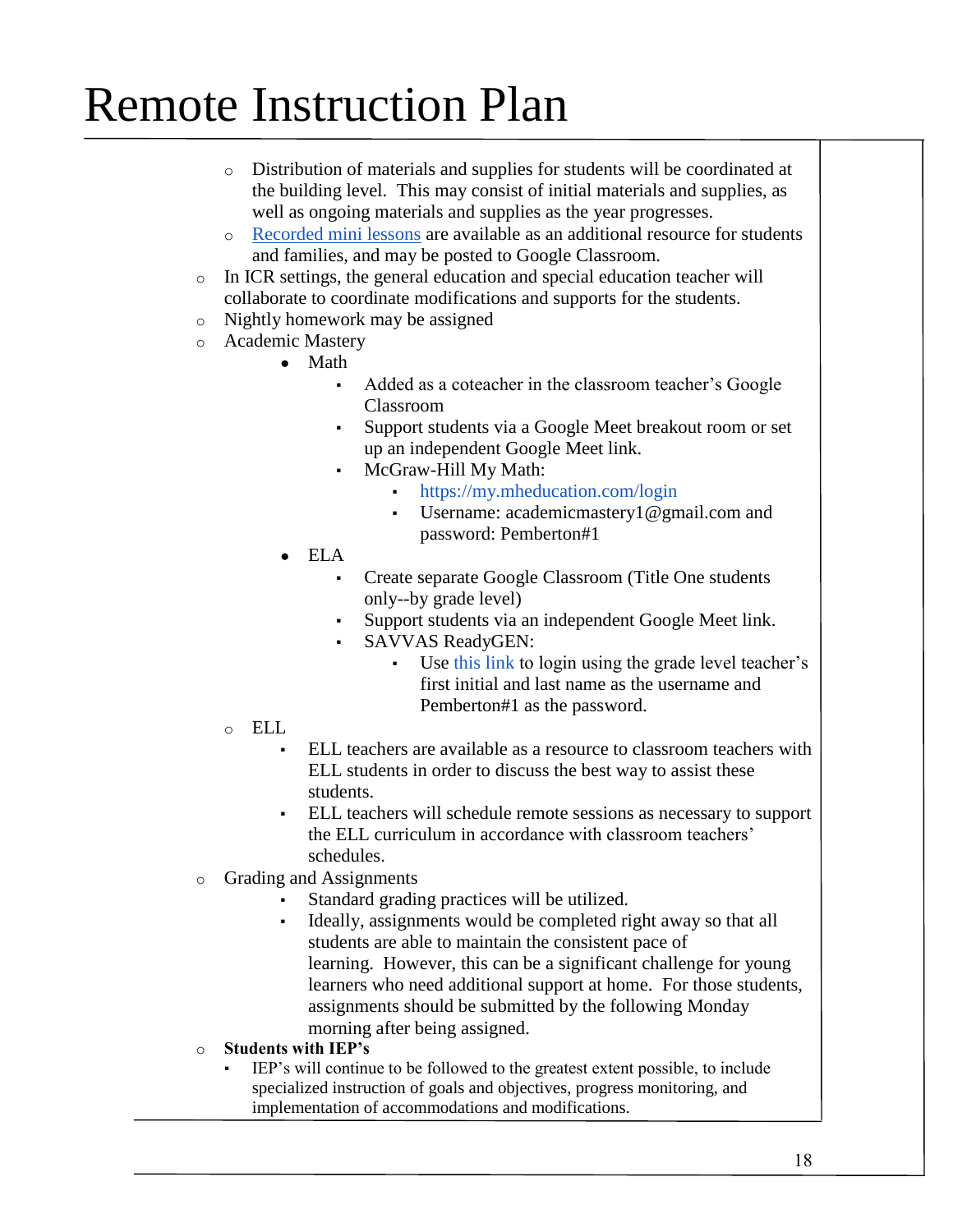▪ Related services will be delivered virtually and follow the frequency and duration identified in the IEP.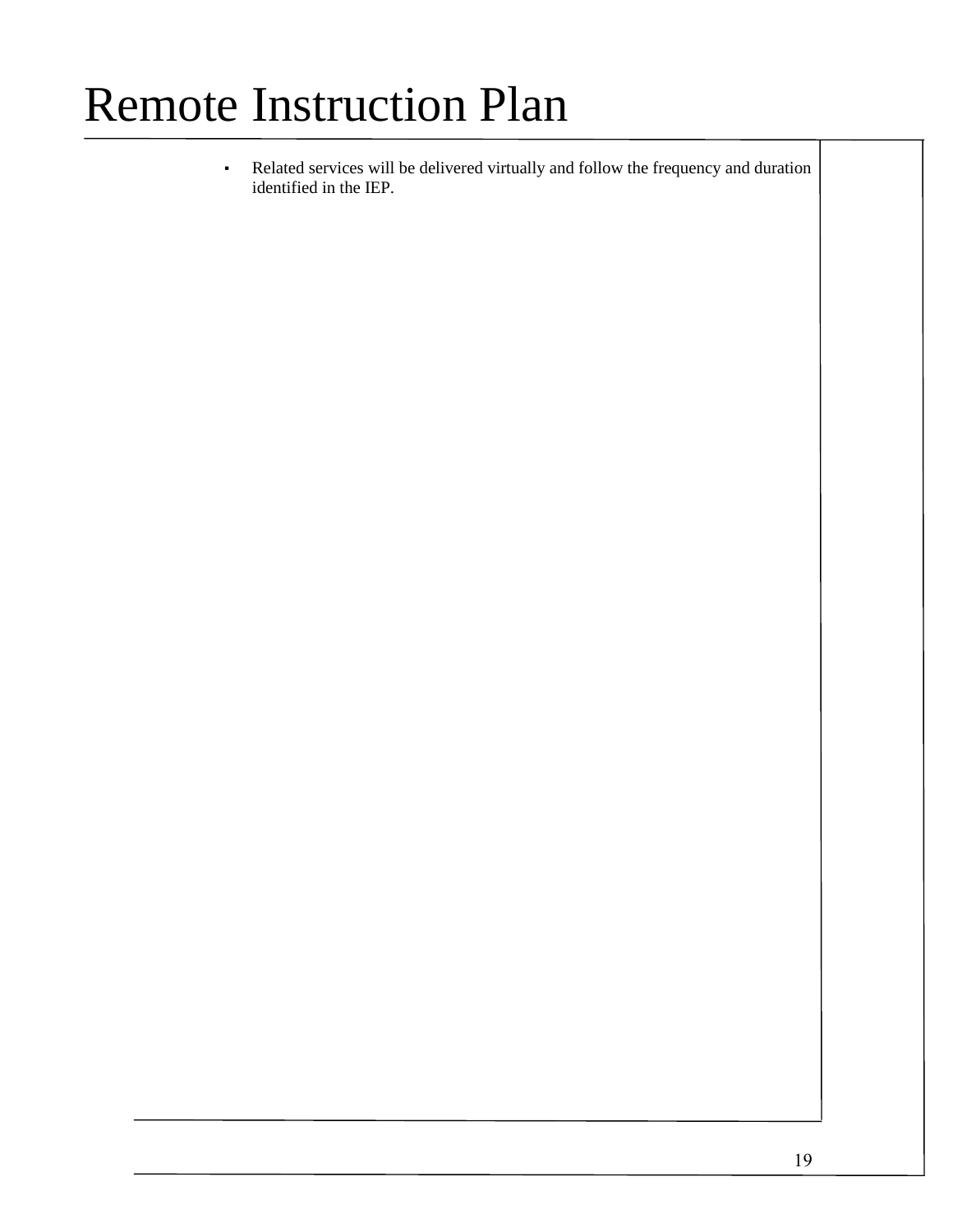### **K-5 Remote Learning Framework - for Families**

#### ● **Defining the remote learning structure**

- o Teachers and students will follow the normal daily schedule via Google Meet.
- **Communication and classroom work-flow management**
	- o Class Dojo will be utilized to maintain contact with families
	- o Google Classroom will be utilized to provide a foundation for managing the work-flow of the classroom.
	- o Google Meet will be utilized as a primary resource for video conferencing
		- Follow [guidelines for online meetings](https://docs.google.com/document/d/1OYOOA8hWoU7CLxsHsc4_y6hl5EBHoctztmQhHd-QnQM/edit?usp=sharing)

#### ● **Attendance**

Pemberton Schools value the importance of students learning and getting feedback from their teacher, either live or in response to an assignment. It is the policy and expectation for Pemberton Township students to maintain regular and consistent school attendance. We know that in remote learning, attendance "inschool" looks a little different so we want to reiterate the process.

Daily attendance will be taken on Google Classroom and students will need to sign-in by 9:30am. If your student does not sign in, they will receive an automated call from the school at approximately 10:30am and will be required to contact the school to update the attendance. It is expected that students will use their school issued device to take attendance daily. If the device is not working, the school should be contacted so the device can be fixed.

Teachers monitor daily class attendance throughout the day and in the event class attendance and participation in instruction does not reflect the morning posted daily attendance, parents will be contacted to discuss any discrepancies. Student progress is dependent upon attendance and participation, and Pemberton Township Schools will continue to follow the NJ DOE guidelines for monitoring truancy.

#### ● **Materials and Supplies**

o Distribution of any materials and supplies for students will be coordinated at the building level. This may consist of initial materials and supplies, as well as ongoing materials and supplies as the year progresses.

#### ● **Daily structure**

- o Classroom Teachers
	- Teachers and students will follow the normal daily schedule via Google Meet.
		- Nightly homework may be assigned
- o Related Arts
	- Students will receive Related Arts as per the normal 6 day schedule.
- o Academic Mastery
	- Academic Mastery students will receive additional support from the Academic Mastery teacher via Google Meet.
- o ELL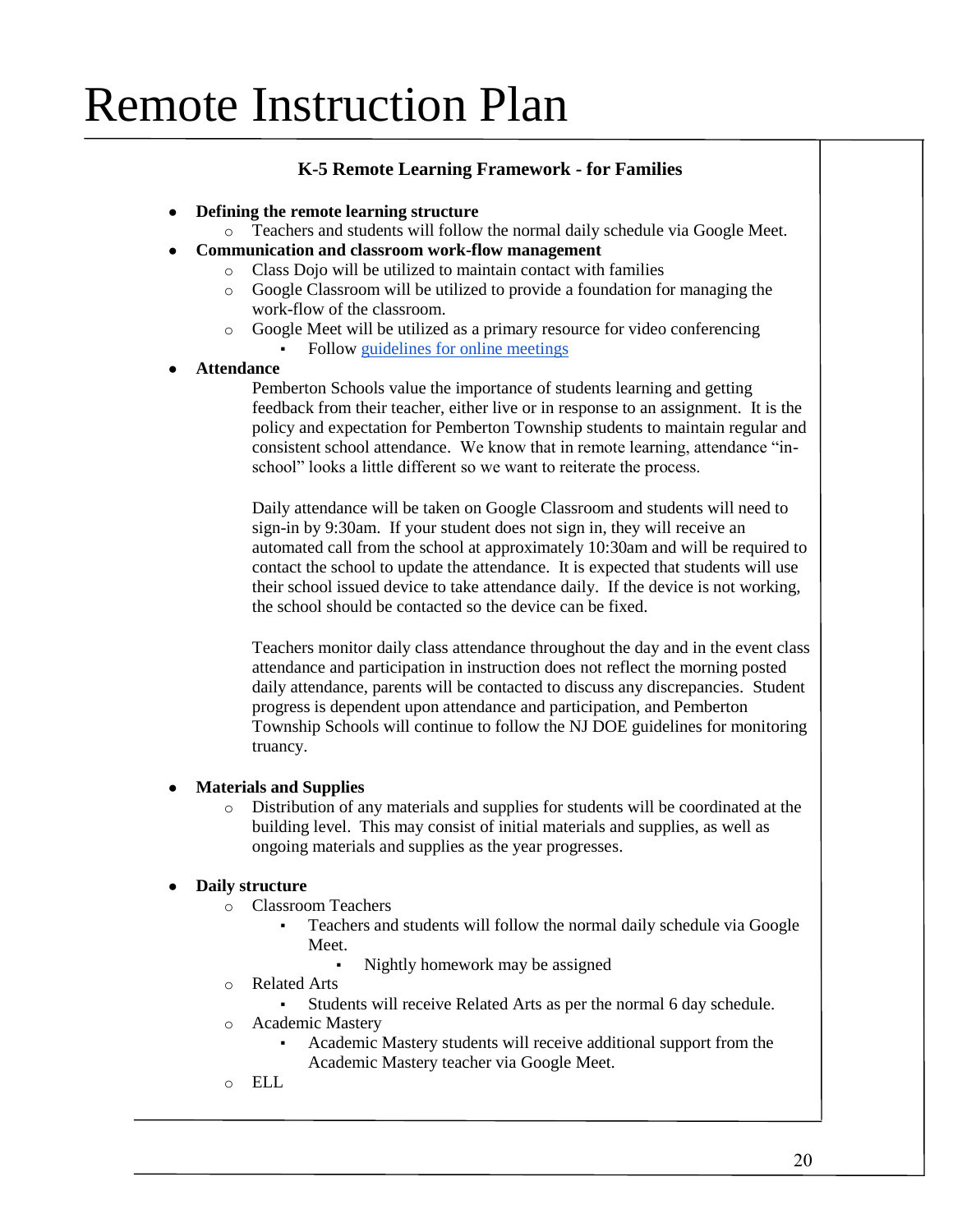▪ ELL students will receive instruction and classroom support. Students will be scheduled for small group instruction through Google Meet.

#### ● **Assignments and Grading**

- o Ideally, assignments would be completed right away so that all students are able to maintain the consistent pace of learning. However, this can be a significant challenge for young learners who need additional support at home. For those students, assignments should be submitted by the following Monday morning after being assigned .
- o Standard grading practices will be utilized.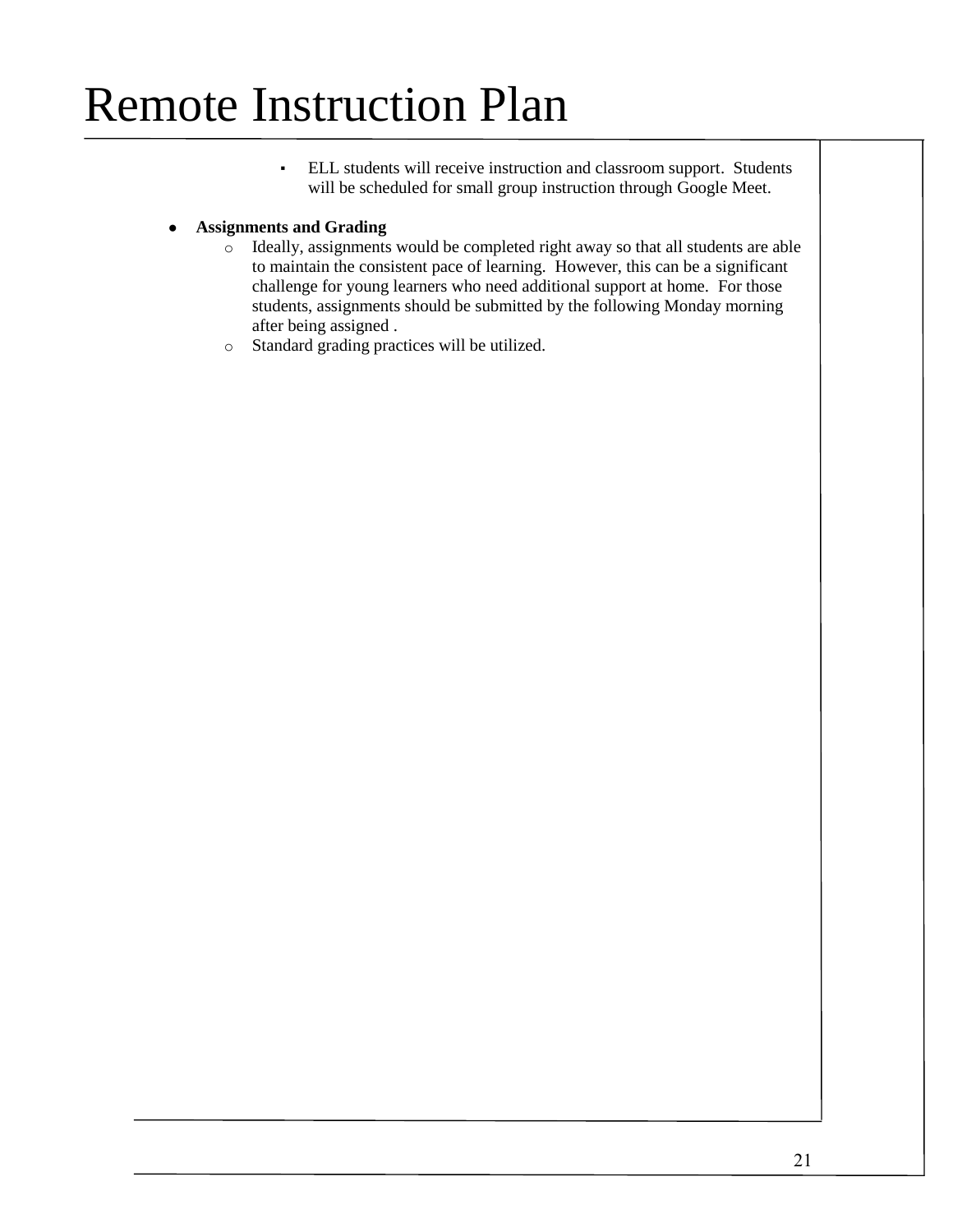### **Grades 6-12 Remote Instruction Expectations/Requirements**

### **Students Expectations:**

- $\bullet$  Follow schedule in Genesis
- Login to Google Classrooms/Meets daily
- Participate in lessons via Google Meet and complete assignments and assessments
- Communicate regularly with teachers for clarification and assistance

#### **Teacher Expectations:**

- Create and enroll students in Google Classrooms if applicable
	- o Teacher Last Name, Course, Block or Period, Semester or Letter Day if applicable
- $\bullet$  Follow schedule in Genesis
- Post lesson plans in Genesis on Thursday for the following week
- Teach and reinforce student expectations and class procedures to students
- Communicate expectations and class procedures to parents
	- o Record parent communication in Genesis
- Build rapport with students to meet social emotional needs

### **Teacher Expectations During the Instructional Period/Block:**

- Conduct a "**Live Google Meet"** at the beginning of the period/block **daily.** Instructors will be required to check in with students on Google Meet sessions during the instructional period, to review the expectations for the day and or the lesson.
- Provide direct instruction **daily**: Live Meet (Synchronous)
	- o Record Live Google Meets
	- o Post Google Meets and/or Loom Videos in Google Classroom for students to access as needed
- Assign Practice (Formative Assessment) or Common Formative Assessment (CFA)
- Create Differentiated Assignments to meet learners' needs
	- o IXL Practice in English and Math
- Develop and meet with small groups to provide support
- Administer End of Unit assessments

#### **PTHS (Regular Schedule for students)**

● 74 minute blocks and 37 minute periods

#### **HF/Newcomb (Regular Schedule for students)**

- 40 minute periods
- 80 minute ELA and Math
- PLCs every other day
	- o Create shared instructional videos for students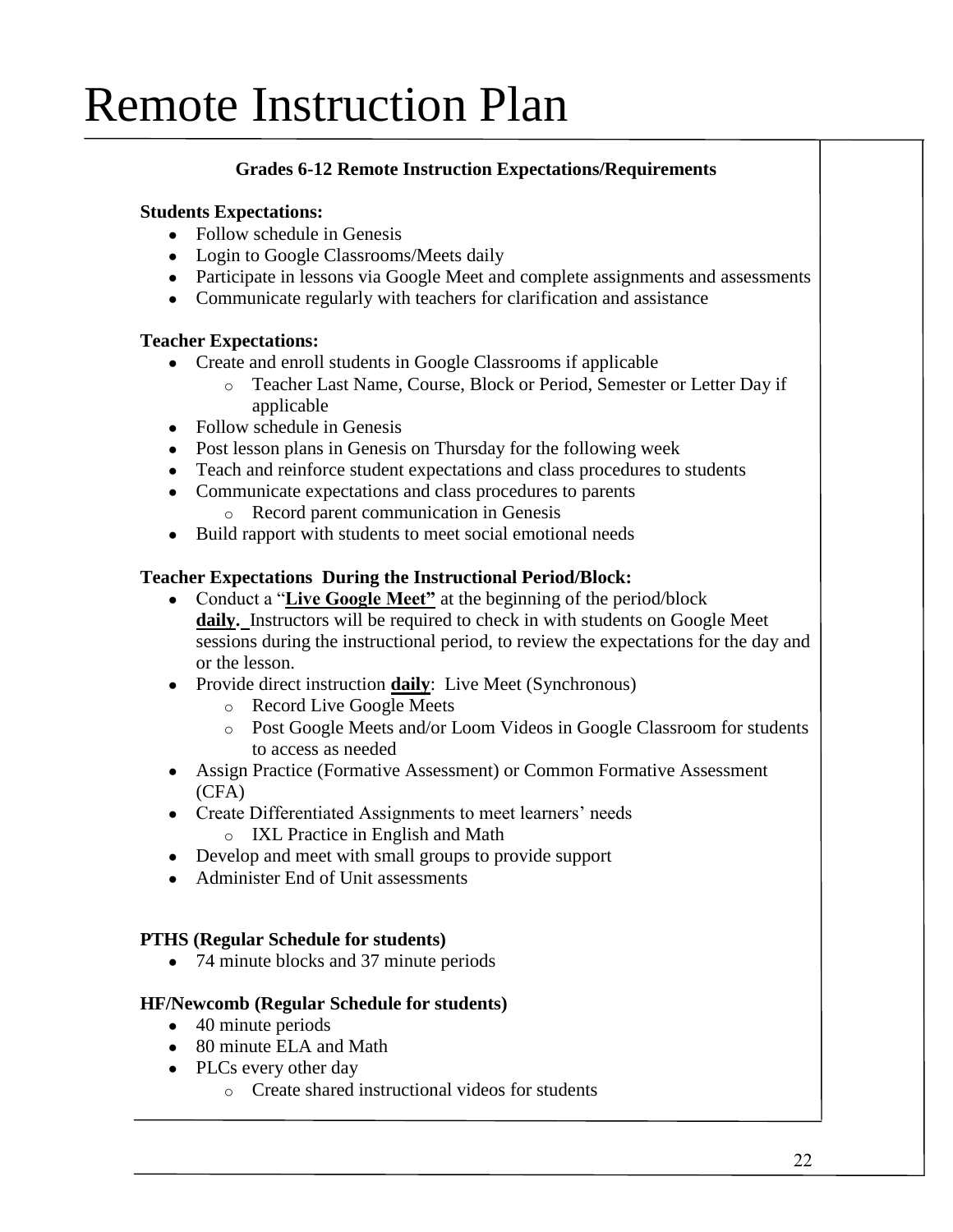- PE Common Planning
	- o Create shared instructional videos for students

#### **Grading Expectations:**

Students will be graded on assignments based on the following criteria. The expectations below are the school's minimum requirements.

- 1. A focus will be on feedback to students for the purpose of improvement.
- 2. All graded assignments must have feedback to students.
- 3. Students who earn a score of less than a 55 on any given assignment or assessment will earn a minimum grade of a 55.

#### **Student Submission of Work:**

- No assignments will be required to be submitted the same day that the assignment was assigned. All assignments will have a minimum of 24 hours before they must be submitted by the student.
- Students will receive due dates on all assignments. Points may be deducted for late work.

#### **Students with IEP's:**

- o IEP's will continue to be followed to the greatest extent possible, to include specialized instruction of goals and objectives, progress monitoring, and implementation of accommodations and modifications.
- o Related services will be delivered virtually and follow the frequency and duration identified in the IEP.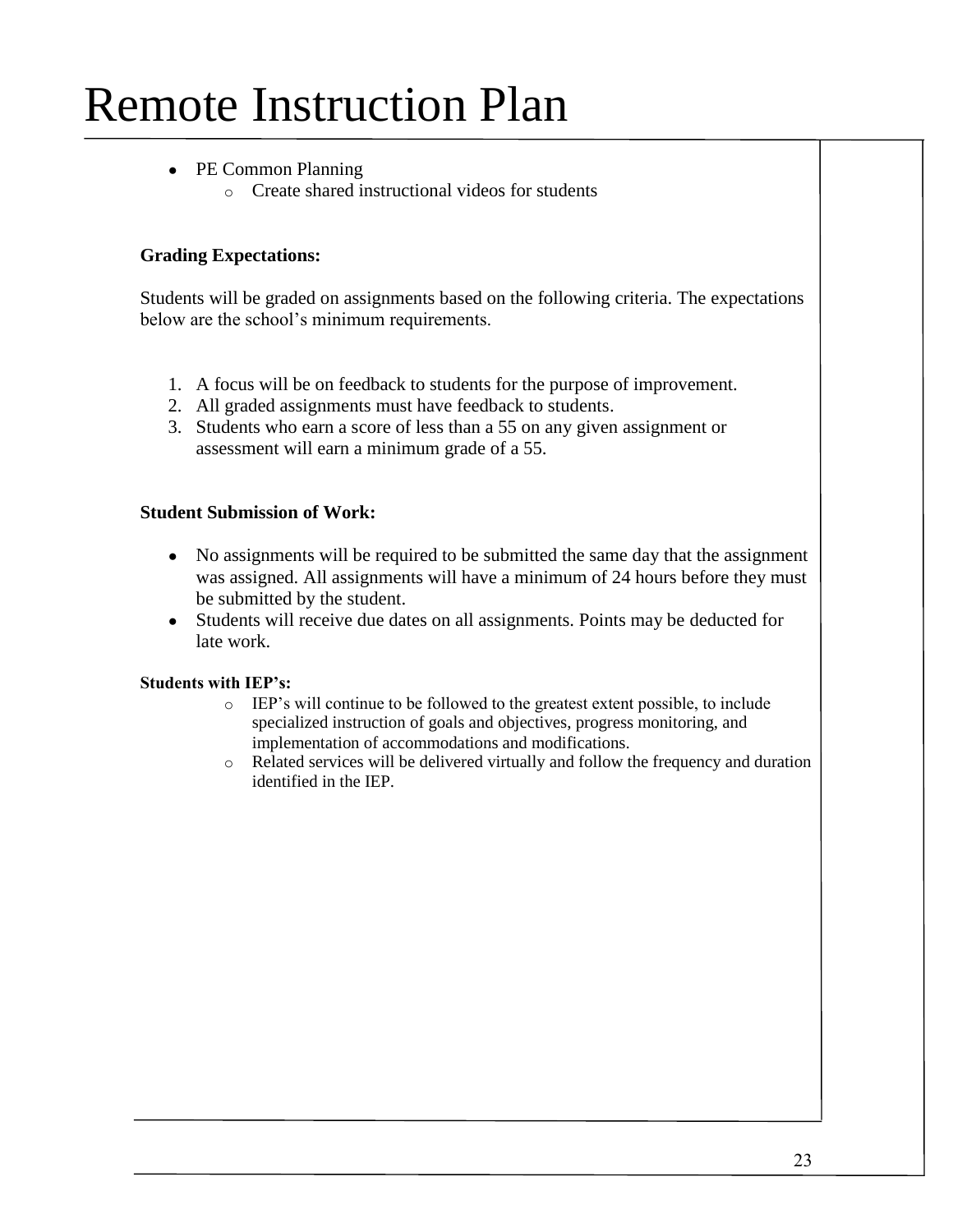### **Appendix D**

**Parent Primer-Digital Learning Platforms (Version 1.0)**

### **General**

- [Genesis Portal](https://flboe.com/UserFiles/Servers/Server_181580/File/Parents/Parent%20Resources/How%20to%20Access%20the%20Genesis%20Parent%20Portal.pdf) (log-in with credential provided by the school district)
- [GSuite/Google Apps \(](https://edu.google.com/products/gsuite-for-education/?modal_active=none)Students are provided with a Google [email](https://docs.google.com/document/d/1FhwLB9syMSAmNyUSprqr6pLvlaZlMrcrxgd4ggrJqc8/edit) address for his/her username. It is a six-digit student ID#. (Ex. 123456@pemb.org) and a password (typically 8-digit birthdate ex. 01232010).
- [How to Use Your School Email \(for students\)](https://docs.google.com/document/d/1FhwLB9syMSAmNyUSprqr6pLvlaZlMrcrxgd4ggrJqc8/edit)
- [How to Write an Email to a Teacher \(for students\)](https://docs.google.com/presentation/d/11grNz7eAvqqCAcArE_NKWbV5lIvhxOI6Ankl9Vl6-C4/edit#slide=id.p)
- [Google Classroom Tutorial](https://www.loom.com/share/36c5be5ae6c84d188c729e57d65d3b01) or [PDF](https://www.nps.k12.nj.us/BEH/wp-content/uploads/sites/30/2020/03/2020-Parents-Guide-to-Google-Classroom.pdf) Google Classroom is the primary learning management system that teachers use to assign work to students. Many of the digital programs featured in this primer are often assigned through Google Classroom (Students log-in using Google credentials)
- **[Google Slides Tutorial](https://www.loom.com/share/7857f016efee4abfb08ade00bfb7baa3)**
- **[Google Docs Tutorial](https://www.loom.com/share/fe8effc52e1140b1b9a37e96abbe68f3)**
- [Class Dojo](https://classdojo.zendesk.com/hc/en-us/categories/200185365-For-parents) (Students log-in using Google credentials)
- Flocabulary [Intro Video](https://www.commonsense.org/education/videos/flocabulary-in-30-seconds) (Students log-in using Google credentials)
- [Edpuzzle Guide for Parents-](https://support.edpuzzle.com/hc/en-us/categories/360001511852-For-Parents)0 (Students log-in using Google credentials)
- [Kahoot PDF](https://kahoot.com/files/2020/04/GettingStartedKahootGuide_2020-04.pdf) or [Video](https://www.youtube.com/watch?v=7XzfWHdDS9Q&feature=emb_title) (Students log-in using Google credentials)
- [Quizlet Intro Video](https://www.youtube.com/channel/UCVNli1WMMljwc83Lqn-L9yg) (Students log-in using Google credentials)
- [Quizizz Video](https://youtu.be/XOcAtQamKBM?t=132) (Students log-in using Google credentials)
- [FlipGrid Video](https://help.flipgrid.com/hc/en-us/articles/360045046694-How-to-join-a-Grid) (Students log-in using Google credentials)
- [Remind PDF](https://assets.remind.com/marketing/pdfs/remind-overview-parents.pdf) (Students log-in using Google credentials)
- [NearPod](https://www.youtube.com/watch?v=g3GVkM_GVa4) [Video](https://www.youtube.com/watch?v=g3GVkM_GVa4) (Students log-in using Google credentials)
- [BrainPop PDF](https://cdn-educators.brainpop.com/wp-content/uploads/2017/11/BrainPOP-Getting-Started-Guide-November-2017.pdf) (Students log-in using Google credentials)
- [Naviance](https://www.screencast.com/t/tbcYt9eUkKg) (Students log-in using Google credentials) \* A click and go video that walks you through whatever you choose. Students have to be logged in to view the video
- [Flocabulary](https://flocabulary.zendesk.com/hc/en-us/articles/205362345-Getting-Started-Student-Guide) (Students log-in using Google credentials)
- [Formative](https://www.youtube.com/watch?time_continue=13&v=Z9ABy6oducg&feature=emb_logo) (Students log-in using Google credentials)
- Split screen on CB
- Accessibility features (such as TTS and STT)

| <b>English/Language Arts</b>                                                                                                                                                                   | <b>Mathematics (including RTI classes)</b>                                                                                                                                                                                                                  |
|------------------------------------------------------------------------------------------------------------------------------------------------------------------------------------------------|-------------------------------------------------------------------------------------------------------------------------------------------------------------------------------------------------------------------------------------------------------------|
| <b>CommonLit Google Credentials</b><br><b>IXL Google Credentials</b><br><b>StudySync</b><br><b>ReadWorks</b><br><b>Escape Room</b><br><b>RAZ Kids</b><br><b>Khan Academy</b><br><b>READ180</b> | McGraw-Hill Glencoe Math (Students log-in<br>using ID#@pemb.org and "Password1",<br>without the quotes)<br>ALEKS (Username provided by teacher,<br>password is "Password1")<br>IXL.<br><b>Edulastic</b><br><b>Khan Academy</b><br>Wizer.me<br><b>Gymkit</b> |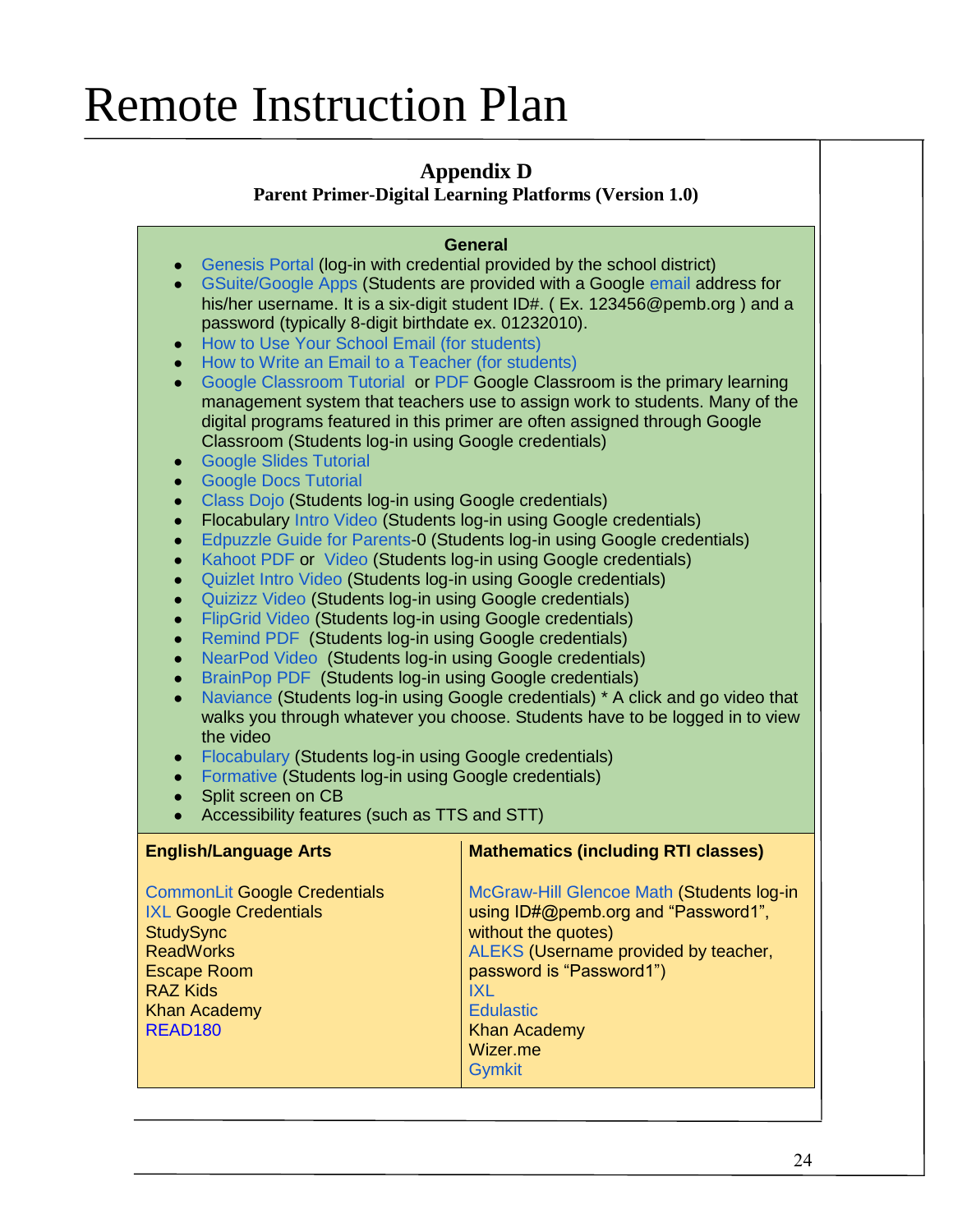| <b>Physical Education/Health</b>                                                                    | Science (including enrichment classes)                                                                          |
|-----------------------------------------------------------------------------------------------------|-----------------------------------------------------------------------------------------------------------------|
| EverFi                                                                                              | https://drive.google.com/file/d/1EBbOiYna2<br>CQSQtQ3fokOFx52BeyLVHSn/view?usp=s<br>haring (Google Credentials) |
|                                                                                                     | <b>Edulastic (Google Credentials)</b>                                                                           |
|                                                                                                     | <b>Readworks</b>                                                                                                |
|                                                                                                     | <b>IXL</b>                                                                                                      |
| <b>Social Studies (including enrichment</b><br>classes)                                             | <b>Coding</b>                                                                                                   |
| ConnectEd McGraw-Hill textbook /<br>platform (access the textbook,<br>assessments and digital maps) | Code.org                                                                                                        |
|                                                                                                     | Scratch.mit.eduhttps://edulastic.zendesk.co<br>m/hc/en-us/articles/360040480552                                 |
| <b>Google Expeditions</b>                                                                           | https://www.loom.com/share/bd72abfe8273                                                                         |
| <b>TechBook</b>                                                                                     | 4106a84b34b947498d18                                                                                            |
| <b>Comp Llt</b><br><b>Newsela</b>                                                                   | <b>Spanish</b>                                                                                                  |
| <b>NASAkids</b>                                                                                     |                                                                                                                 |
| Worldwildlife.org                                                                                   |                                                                                                                 |
| <b>Music/Band/Choral</b><br>sightreadingfactory.com<br>SmartMusic.com                               | <b>Art</b>                                                                                                      |

- A. Scope and Expectations of Full-Time Remote Learning
	- 1. The scope and expectations of the school district's full-time remote learning program will include, but not be limited to, the following:
		- a. The length of the school day pursuant to N.J.A.C. 6A:32-8.3 and compliance with the Board's Attendance Policy and Regulation 5200; the provisions of the district's remote learning program outlined in the school district's Plan; and any other Board policies and regulations that govern the delivery of services to, and district expectations of, students